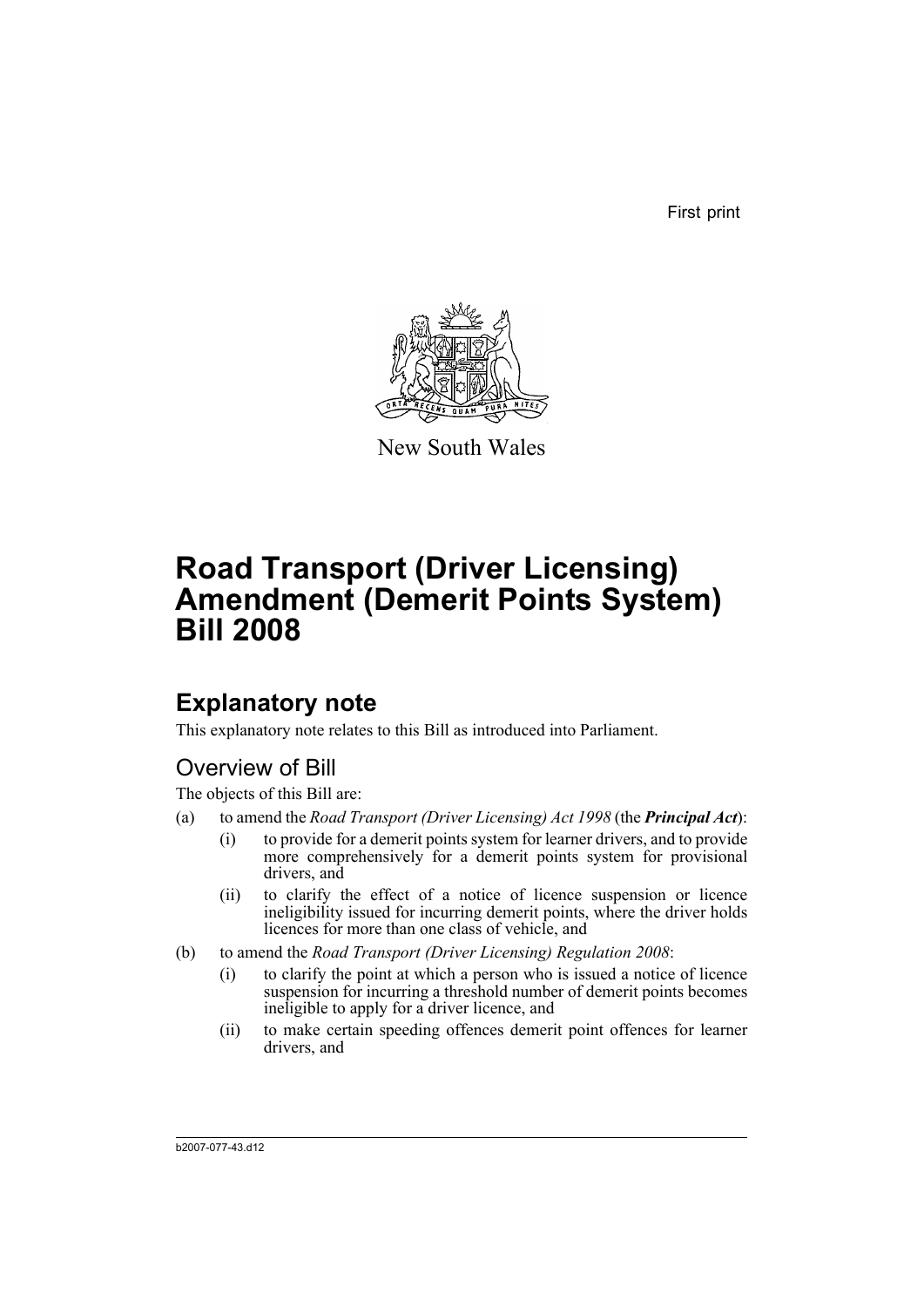Explanatory note

(c) to amend the *Road Transport (General) Regulation 2005* to provide learner and provisional drivers with a right of appeal to the Local Court against a decision of the RTA to issue a notice of licence suspension or licence ineligibility.

The Bill also makes minor, ancillary and consequential amendments to the legislation referred to above.

## Outline of provisions

**Clause 1** sets out the name (also called the short title) of the proposed Act.

**Clause 2** provides for the commencement of the proposed Act on a day or days to be appointed by proclamation.

**Clause 3** is a formal provision that gives effect to the amendments to the Principal Act set out in Schedule 1.

**Clauses 4 and 5** are formal provisions that give effect to the amendments to the *Road Transport (Driver Licensing) Regulation 2008* and the *Road Transport (General) Regulation 2005* set out in Schedules 2 and 3, respectively.

**Clause 6** provides for the repeal of the proposed Act after all the amendments made by the proposed Act have commenced. Once the amendments have commenced the proposed Act will be spent and section 30 of the *Interpretation Act 1987* provides that the repeal of an amending Act does not affect the amendments made by that Act.

## **Schedule 1 Amendment of Road Transport (Driver Licensing) Act 1998**

#### **Demerit points system for provisional and learner drivers**

Currently, section 17 of the Principal Act enables the Roads and Traffic Authority (*the RTA*) to suspend or cancel a provisional licence if the holder of the licence incurs 4 or more demerit points. The Principal Act does not apply the demerit points system to learner drivers.

**Schedule 1 [19]** inserts a new Subdivision (Subdivision 3) into Division 2 of Part 2 of the Principal Act (proposed sections 17–17C) which provides more comprehensively for the demerit points system in its application to provisional drivers (including providing for the issue of notices of licence ineligibility) and which applies the system to learner drivers.

Proposed section 17 defines the expression *threshold number of demerit points* for the purposes of the new Subdivision, being 4 demerit points for the holder of a learner or provisional P1 licence and 7 demerit points for the holder of a provisional P<sub>2</sub> licence

Proposed section 17A sets out the actions the RTA may take if the holder of a learner licence or a provisional licence incurs the threshold number of demerit points within the 3 year period ending on the day on which the person last committed an offence for which demerit points have been recorded against the person. In these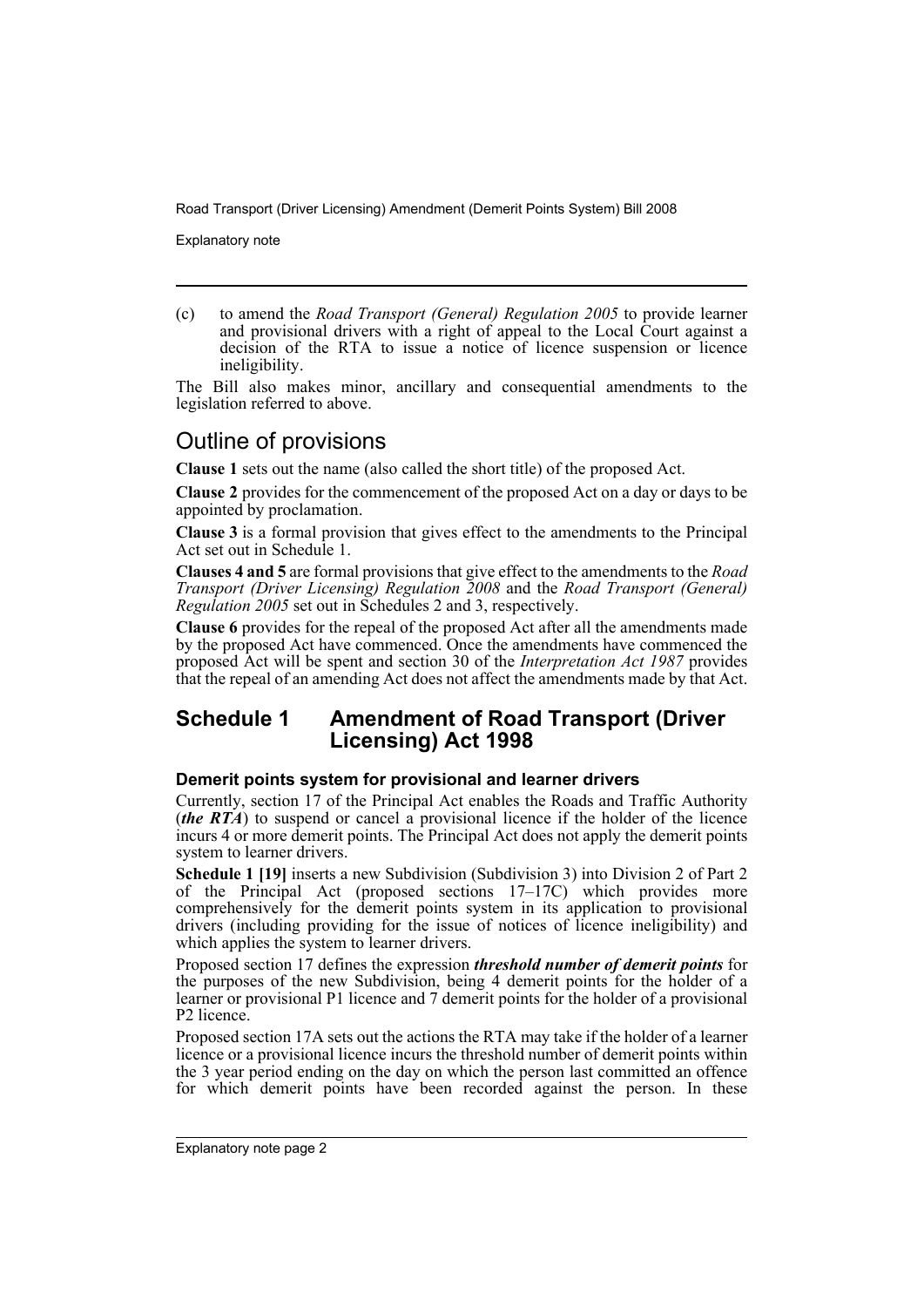Explanatory note

circumstances, the Authority may issue a notice of licence suspension or cancellation or, if the person subsequently applies for a driver licence, either refuse the application and issue a notice of licence ineligibility, or (if the driver licence applied for is a learner or provisional licence) grant the licence and issue a notice of licence suspension or cancellation.

Proposed section 17B enables the RTA to give a notice of licence suspension or cancellation to the holder of a learner or provisional licence who incurs the threshold number of demerit points within the 3 year period ending on the day on which the person last committed an offence for which demerit points have been recorded against the person.

If a person is served with a notice of licence suspension under the proposed section, all driver licences held by the person in relation to which the threshold number of demerit points is the same or lower than the number of demerit points taken into account for the purposes of the notice, are suspended on and from the date, and for the period, specified in the notice.

Proposed section 17B also enables regulations to be made with respect to various matters concerning notices of cancellation.

Proposed section 17C enables the RTA to give a notice of licence ineligibility to the applicant for a licence (including a provisional licence or learner licence) who incurs the threshold number of demerit points within the 3 year period ending on the day on which the person last committed an offence for which demerit points have been recorded against the person. However, the RTA may not give a person both a notice of licence ineligibility and a notice of licence suspension or cancellation under section 17B in respect of the same 3 year period.

A person who has been served with a notice of licence ineligibility under the proposed section is not entitled to be issued with or apply for any driver licence for the ineligibility period specified in the notice other than a renewal of a driver licence of a class different from that the subject of the application in relation to which the notice is given or a higher grade of that class of licence. (Classes of licence are established in the regulations under the Principal Act. The reference to a grade of driver licence is a reference to a learner, provisional P1, provisional P2 or an unrestricted licence, ordered from lowest to highest.)

**Schedule 1 [22]** amends section 18 (1) of the Principal Act to extend that provision (which provides that periods of licence suspension under section 16 of the Principal Act are in addition to any periods of suspension imposed under other laws of this State) to periods of licence suspension under proposed section 17B.

#### **Effect of notices issued under section 16 or 16A on combined licence holders**

**Schedule 1 [9]** amends section 16 (6) of the Principal Act to make it clear that where a person holds combined driver licences (for example, a motorcycle licence and a car licence), all driver licences held by the person (rather than the person's driver licence,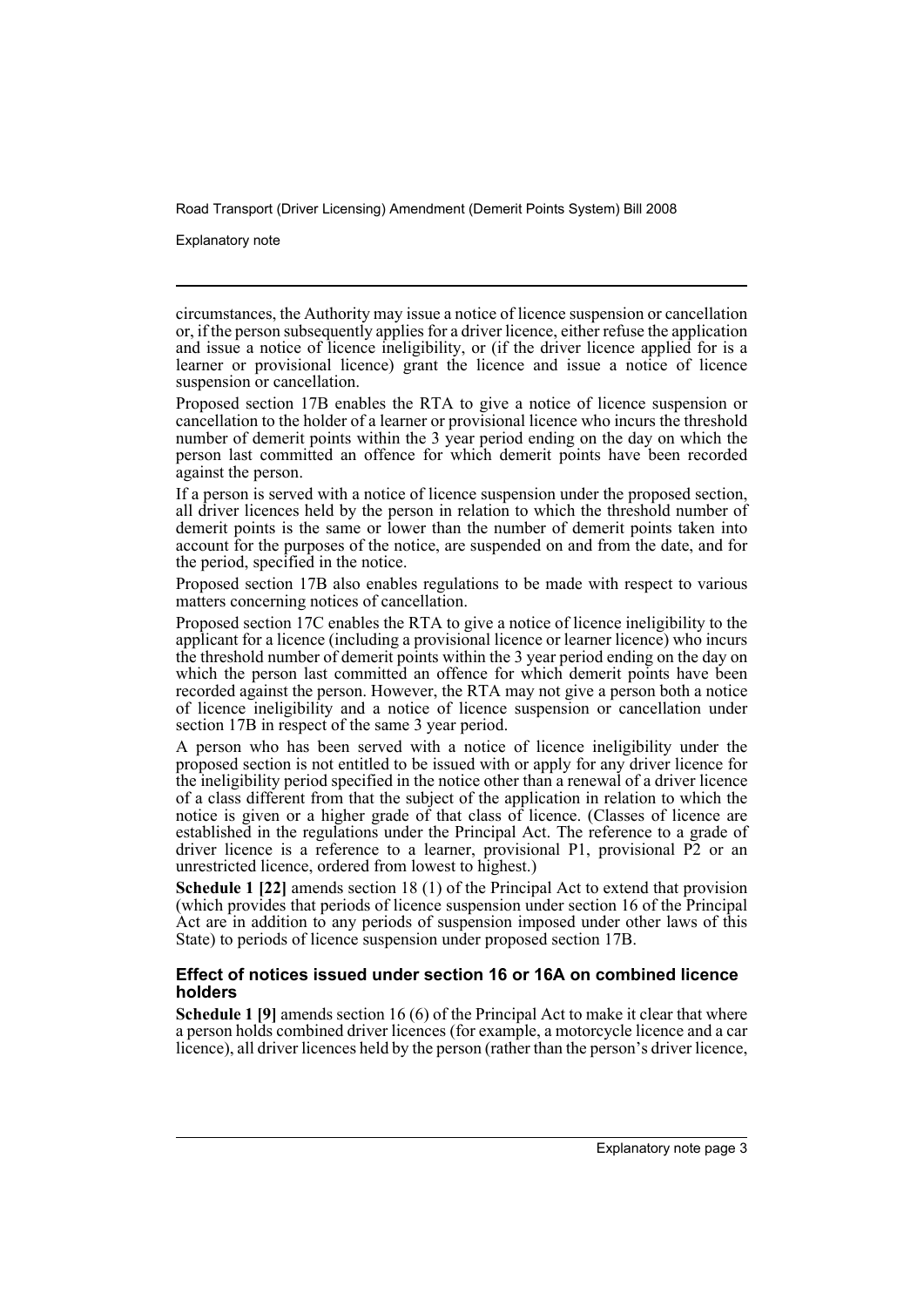Explanatory note

as is currently the case) are suspended if the person is served with a notice of licence suspension for incurring 12 or more demerit points and does not opt for a period of good behaviour.

Similarly, **Schedule 1 [11], [15] and [16]** amend sections 16 (9) and 16A (8) (a) and (b) of the Principal Act to make it clear that all driver licences held by a person (rather than the person's driver licence) are suspended if the person is served with a notice of licence suspension for incurring 2 or more demerit points during a period of good behaviour taken under those sections.

#### **Determining demerit point thresholds where combined licences**

**Schedule 1 [20]** inserts a new section 17D into the Principal Act to clarify how demerit points incurred by the holder of combined driver licences (for example, a learner motorcycle licence and an unrestricted car licence) are to be counted towards the demerit point thresholds applying to those licences.

#### **Effect of expiry of driver licence during suspension period**

**Schedule 1 [24]** extends section 33A of the Principal Act to suspensions under proposed section 17B so that, if a person's licence expires during a suspension period imposed under the proposed section, the person will not be able to obtain another licence until the period expires and will be guilty of an offence of driving during a suspension period if he or she drives during the balance of the unexpired suspension period. (The regulations currently contain a similar provision relating to suspensions of provisional licences under existing section 17 of the Principal Act.)

#### **Commencement day for periods of suspension or licence ineligibility under sections 16 and 16A**

**Schedule 1 [9], [10] and [16]** amend sections 16 (6) and (8) and 16A (5), (7) and (8) of the Principal Act to resolve an inconsistency between the commencement day for a period of suspension or licence ineligibility that is required by the Principal Act to be specified in a notice of suspension or licence ineligibility, and the day on which the Principal Act provides that the suspension is to take effect, by providing that a period of suspension or licence ineligibility under those sections is to start on and from (rather than from, as is currently the case) the suspension date, or the ineligibility date, specified in the relevant notice.

Similarly, **Schedule 1 [10]** amends sections 16 and 16A to provide that a period of good behaviour under those sections is to start on and from (rather than from) the day on which the licence would otherwise be suspended or on which the licence ineligibility would otherwise have effect.

#### **Purposes for which demerit points incurred in certain intervening periods may be taken into account**

Presently, demerit points incurred by a person after he or she is served with a notice of licence suspension under section 16 of the Principal Act but before the suspension (or good behaviour period, if that option is taken) begins are to be taken into account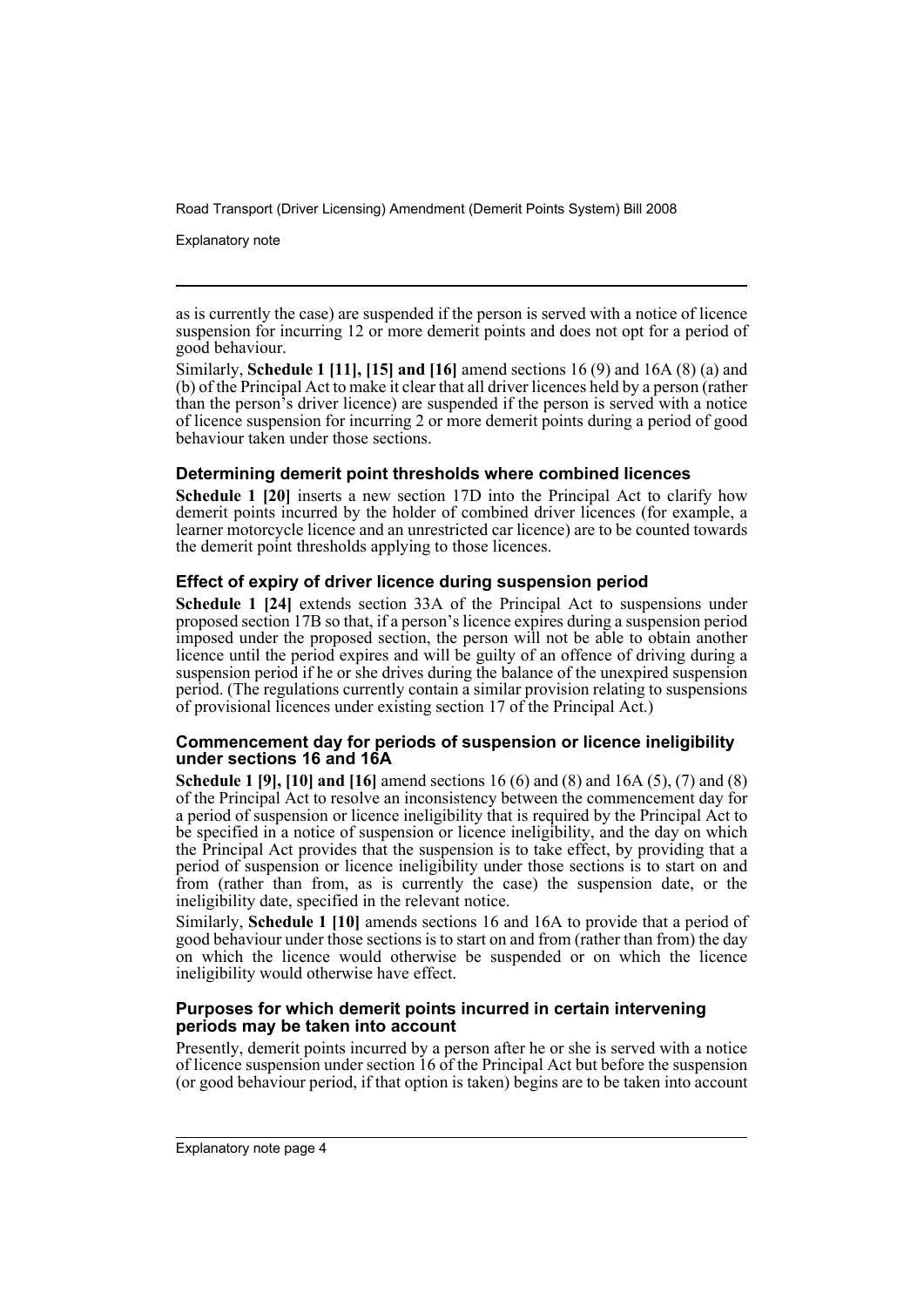Explanatory note

from the end of the suspension (or good behaviour period) only for the purpose of issuing a further notice of suspension under that section.

Similarly, demerit points incurred by a person after he or she is served with a notice of licence ineligibility under section 16A of the Principal Act but before the licence ineligibility takes effect (or good behaviour period begins, if that option is taken) are to be taken into account from the end of the licence ineligibility (or good behaviour period) only for the purpose of issuing a further notice of licence ineligibility under that section.

**Schedule 1 [12] and [17]** amend sections 16 (11) and 16A (10) of the Principal Act to provide that demerit points incurred by a person in these intervening periods may be taken into account from the end of the suspension or licence ineligibility (or good behaviour period) for the purpose of issuing either a further notice of suspension under section 16 or a notice of licence ineligibility under section 16A.

**Schedule 1 [17]** also substitutes section 16A (10) to correct the formatting of some of the text of that provision.

#### **Structural and other miscellaneous amendments**

**Schedule 1 [1], [3], [19] and [20]** insert Subdivision headings into Division 2 of Part 2 of the Principal Act.

**Schedule 1 [2]** relocates existing section 16 (1) of the Principal Act. **Schedule 1 [5]** makes a consequential amendment.

**Schedule 1 [4], [14] and [21]** substitute the headings to sections 16, 16A and 18, respectively, of the Principal Act.

**Schedule 1 [6]** rewords part of section 16 (2) of the Principal Act to take into account the application of the section to holders of more than one class of licence.

**Schedule 1 [7]** omits notes in the Principal Act that will no longer be relevant as a result of the amendments made by Schedule 1 [19].

**Schedule 1 [8]** substitutes a cross reference in section 16 of the Principal Act as a consequence of the amendment made by Schedule 1 [13].

**Schedule 1 [13]** restates and relocates current section 14 (3) and (4). In restating section 14  $(3)$  as section 16AA  $(1)$ , a superfluous qualification is omitted, and in restating section 14 (4) as section 16AA (2), a redundant cross-reference is removed.

**Schedule 1 [18]** amends section 16A of the Principal Act to correct a cross reference.

**Schedule 1 [23]** substitutes section 33 (1) (a) and (b) of the Principal Act to make the wording consistent with that in section  $14$  (2) (b) and (c) dealing with the same process and to take into account recent amendments to the *Fines Act 1996* that allow part payments of amounts payable under penalty notices or penalty reminder notices.

**Schedule 1 [27]** inserts definitions of *provisional P1 licence* and *provisional P2 licence* for the purposes of the Principal Act.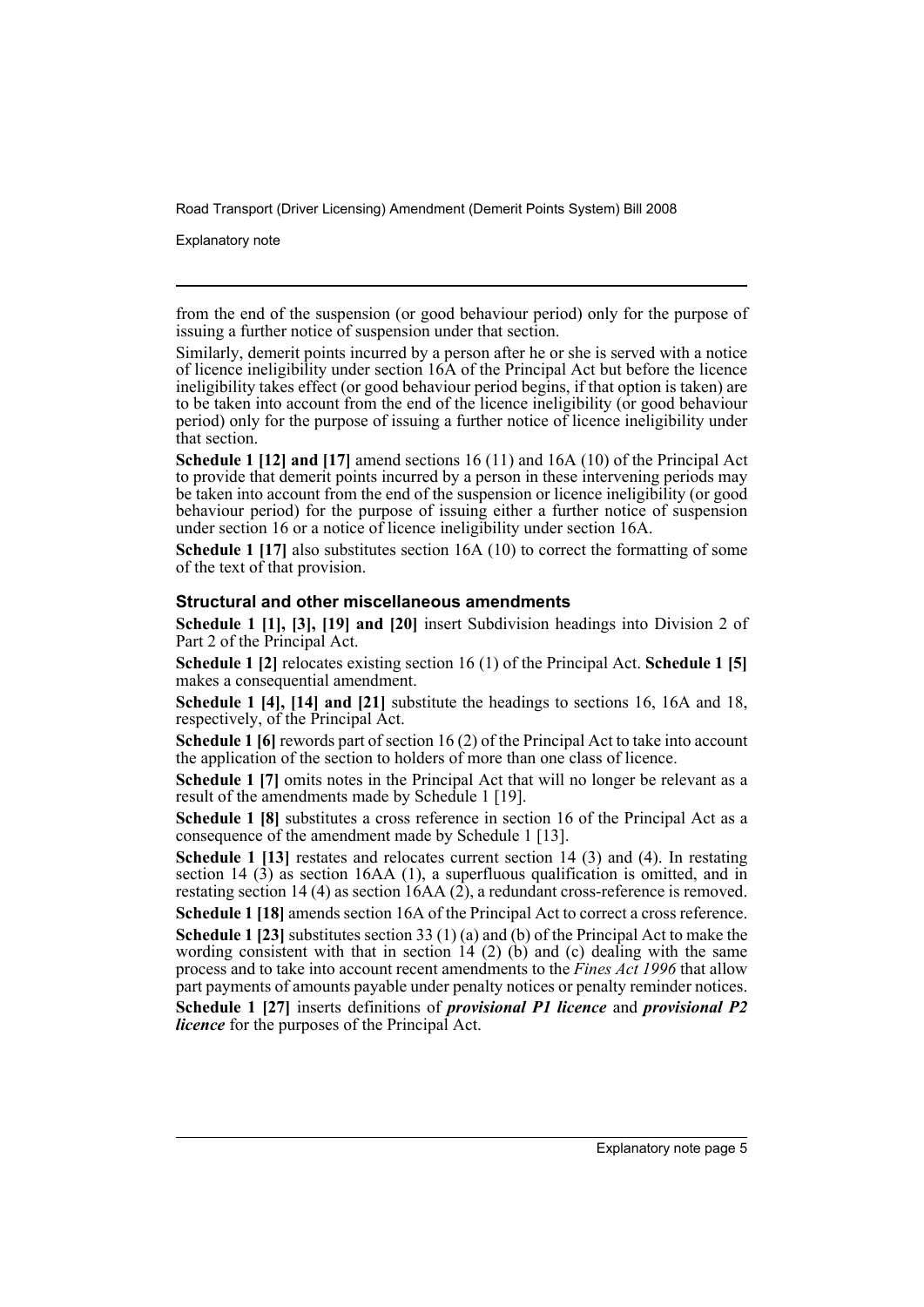Explanatory note

#### **Savings and transitional provisions**

**Schedule 1 [25]** provides for the making of savings and transitional regulations consequent on the enactment of the proposed Act.

**Schedule 1 [26]** inserts a new Part 5 into Schedule 3 to the Principal Act containing savings and transitional provisions consequent on the enactment of the proposed Act. New Part 5 also contains a provision to validate anything done or omitted to be done before the commencement of the amendments made by Schedule 1 [9]–[12] and [15]–[17] that would have been valid had those amendments been in force when the thing was done or omitted to be done.

### **Schedule 2 Amendment of Road Transport (Driver Licensing) Regulation 2008**

**Schedule 2 [1] and [2]** omit provisions that are no longer necessary given the power of the RTA to issue notices of licence ineligibility under proposed section 17C.

Currently, under clause 42 of the *Road Transport (Driver Licensing) Regulation 2008)* (*the Regulation*), a person whose driver licence has been suspended is ineligible to apply for a driver licence for the duration of the suspension.

**Schedule 2 [3]** qualifies clause 42 in relation to suspensions under Division 2 of Part 2 of the Act (that is, suspensions for incurring demerit points) by providing that a person who is issued with a notice of licence suspension under that Division is ineligible to apply for any driver licence from the date the notice is issued until the end of the licence suspension (or, if the notice is issued under section 16 and the person elects to be of good behaviour, until the person so elects).

**Schedule 2 [4]** omits clause 42 (5) of the Regulation consequential on the amendment made by Schedule 1 [24] and makes another consequential amendment.

**Schedule 2 [5]** amends clause 54 of the Regulation consequential on the amendments made by Schedule 1 [19].

**Schedule 2 [6]–[11]** amend Schedules 1 and 2 to the Regulation to make specified speeding offences demerit point offences for learner drivers, and to make consequential amendments.

### **Schedule 3 Amendment of Road Transport (General) Regulation 2005**

**Schedule 3** provides for appeals to the Local Court against a decision of the RTA to issue a notice of licence suspension under proposed section 17B (1) or a notice of licence ineligibility under proposed section  $17\hat{C}(1)$ .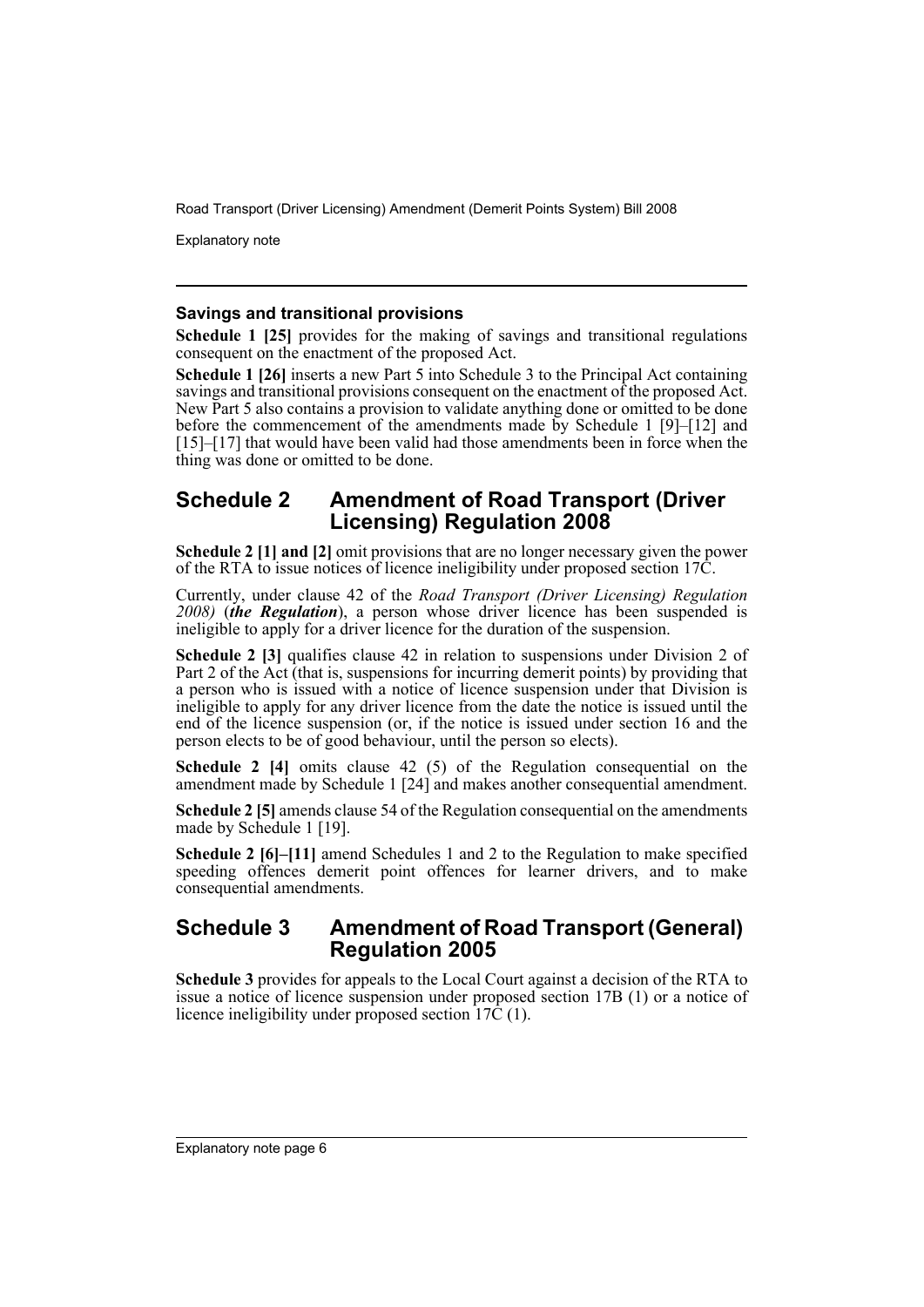First print



New South Wales

# **Road Transport (Driver Licensing) Amendment (Demerit Points System) Bill 2008**

## **Contents**

|            |                                                                   | Page |
|------------|-------------------------------------------------------------------|------|
|            | Name of Act                                                       |      |
| 2          | Commencement                                                      |      |
| 3          | Amendment of Road Transport (Driver Licensing) Act 1998<br>No 99  | 2    |
| 4          | Amendment of Road Transport (Driver Licensing) Regulation<br>2008 |      |
| 5.         | Amendment of Road Transport (General) Regulation 2005             | 2    |
| 6          | Repeal of Act                                                     | 2    |
| Schedule 1 | Amendment of Road Transport (Driver Licensing) Act 1998           | 3    |
| Schedule 2 | Road Transport (Driver Licensing) Regulation 2008                 | 12   |
| Schedule 3 | Road Transport (General) Regulation 2005                          | 15   |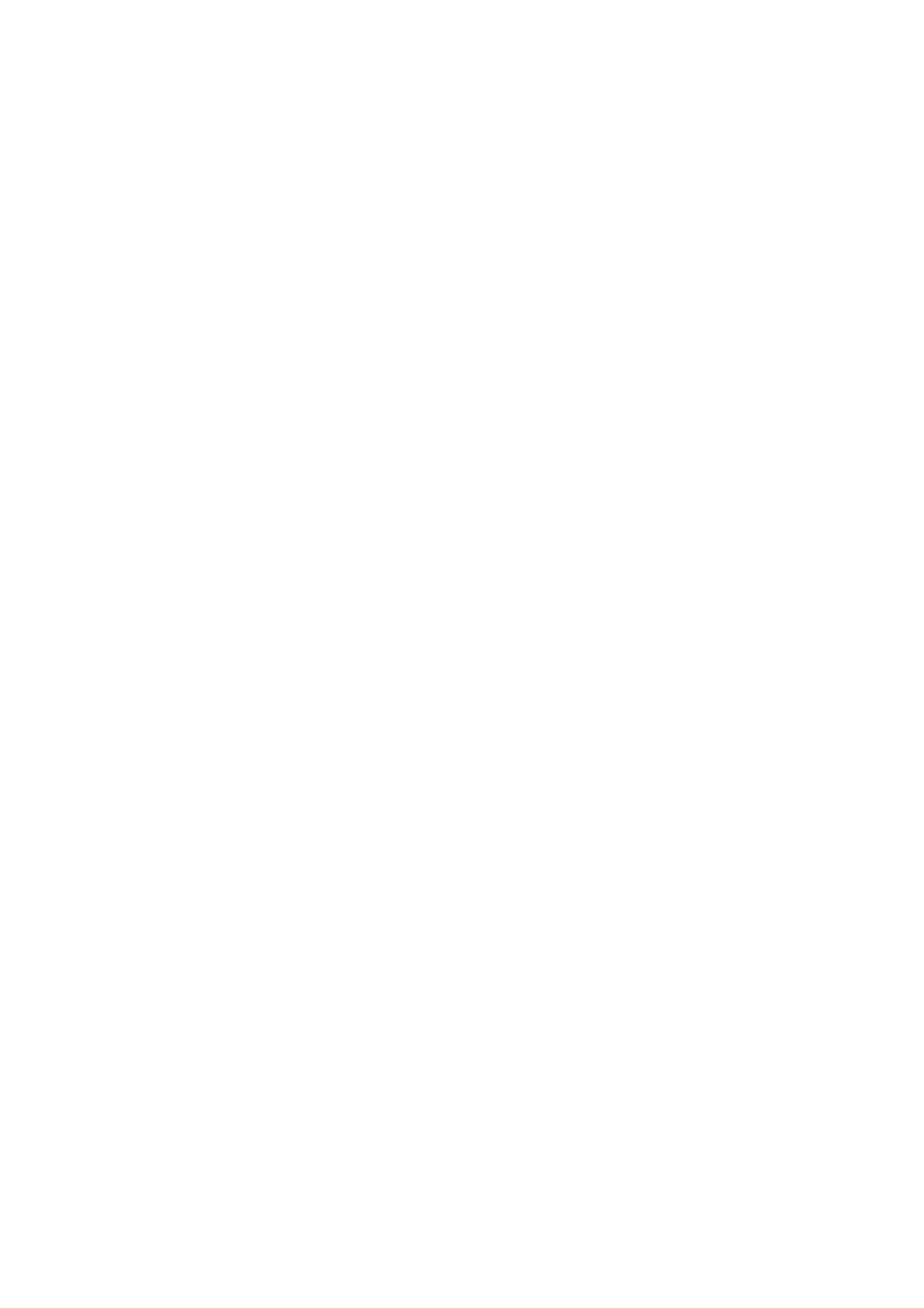

New South Wales

# **Road Transport (Driver Licensing) Amendment (Demerit Points System) Bill 2008**

No , 2008

### **A Bill for**

An Act to amend the *Road Transport (Driver Licensing) Act 1998* and various regulations with respect to the demerit points system applying to New South Wales drivers.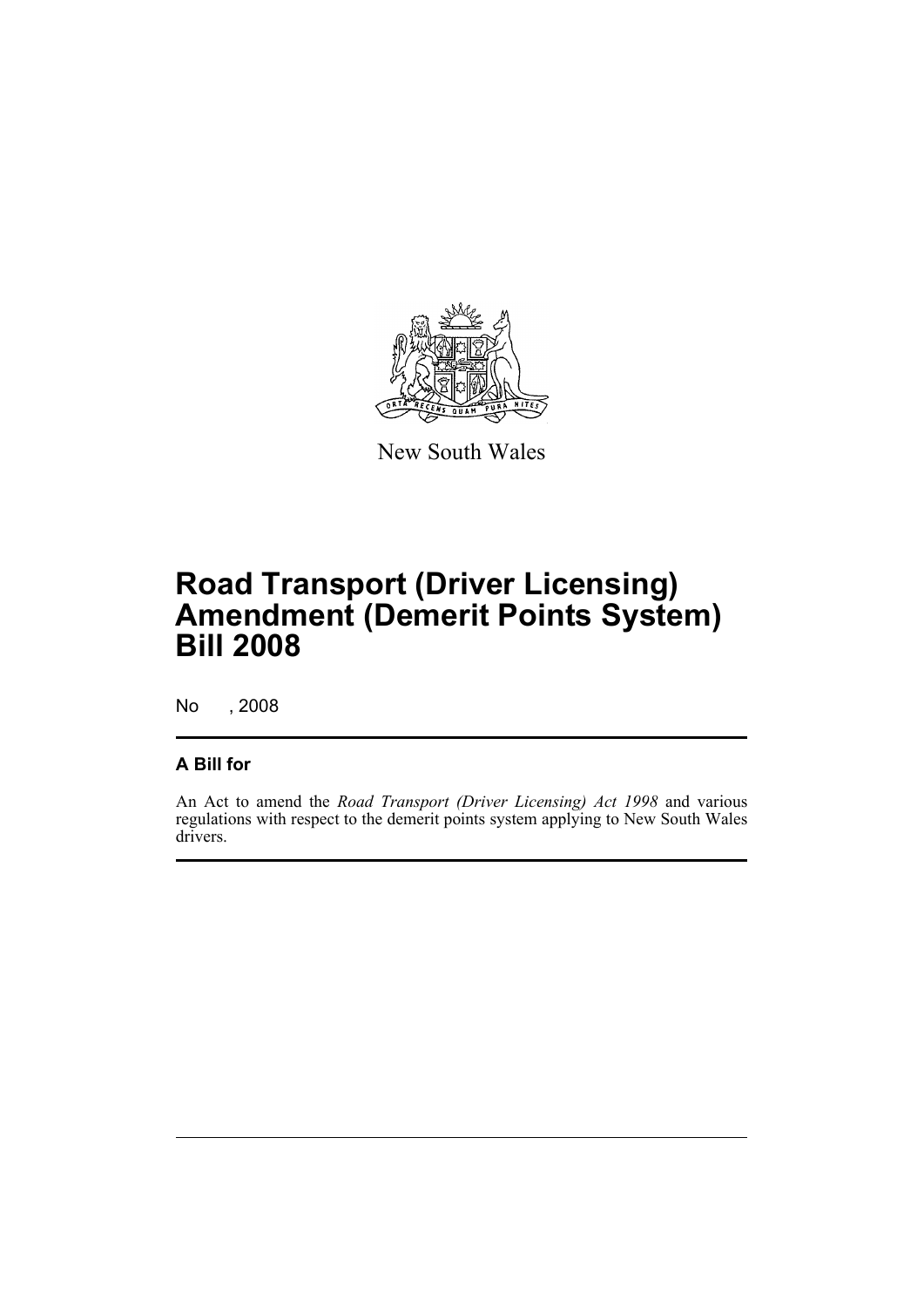<span id="page-9-5"></span><span id="page-9-4"></span><span id="page-9-3"></span><span id="page-9-2"></span><span id="page-9-1"></span><span id="page-9-0"></span>

|              |     | The Legislature of New South Wales enacts:                                                                                                                | 1              |
|--------------|-----|-----------------------------------------------------------------------------------------------------------------------------------------------------------|----------------|
| 1            |     | <b>Name of Act</b>                                                                                                                                        | 2              |
|              |     | This Act is the Road Transport (Driver Licensing) Amendment<br>(Demerit Points System) Act 2008.                                                          | 3<br>4         |
| $\mathbf{2}$ |     | Commencement                                                                                                                                              | 5              |
|              |     | This Act commences on a day or days to be appointed by proclamation.                                                                                      | 6              |
| 3            |     | Amendment of Road Transport (Driver Licensing) Act 1998 No 99                                                                                             | $\overline{7}$ |
|              |     | The Road Transport (Driver Licensing) Act 1998 is amended as set out<br>in Schedule 1.                                                                    | 8<br>9         |
| 4            |     | Amendment of Road Transport (Driver Licensing) Regulation 2008                                                                                            | 10             |
|              |     | The Road Transport (Driver Licensing) Regulation 2008 is amended as<br>set out in Schedule 2.                                                             | 11<br>12       |
| 5            |     | <b>Amendment of Road Transport (General) Regulation 2005</b>                                                                                              | 13             |
|              |     | The Road Transport (General) Regulation 2005 is amended as set out<br>in Schedule 3.                                                                      | 14<br>15       |
| 6            |     | <b>Repeal of Act</b>                                                                                                                                      | 16             |
|              | (1) | This Act is repealed on the day following the day on which all of the<br>provisions of this Act have commenced.                                           | 17<br>18       |
|              | (2) | The repeal of this Act does not, because of the operation of section 30<br>of the <i>Interpretation Act 1987</i> , affect any amendment made by this Act. | 19<br>20       |
|              |     |                                                                                                                                                           |                |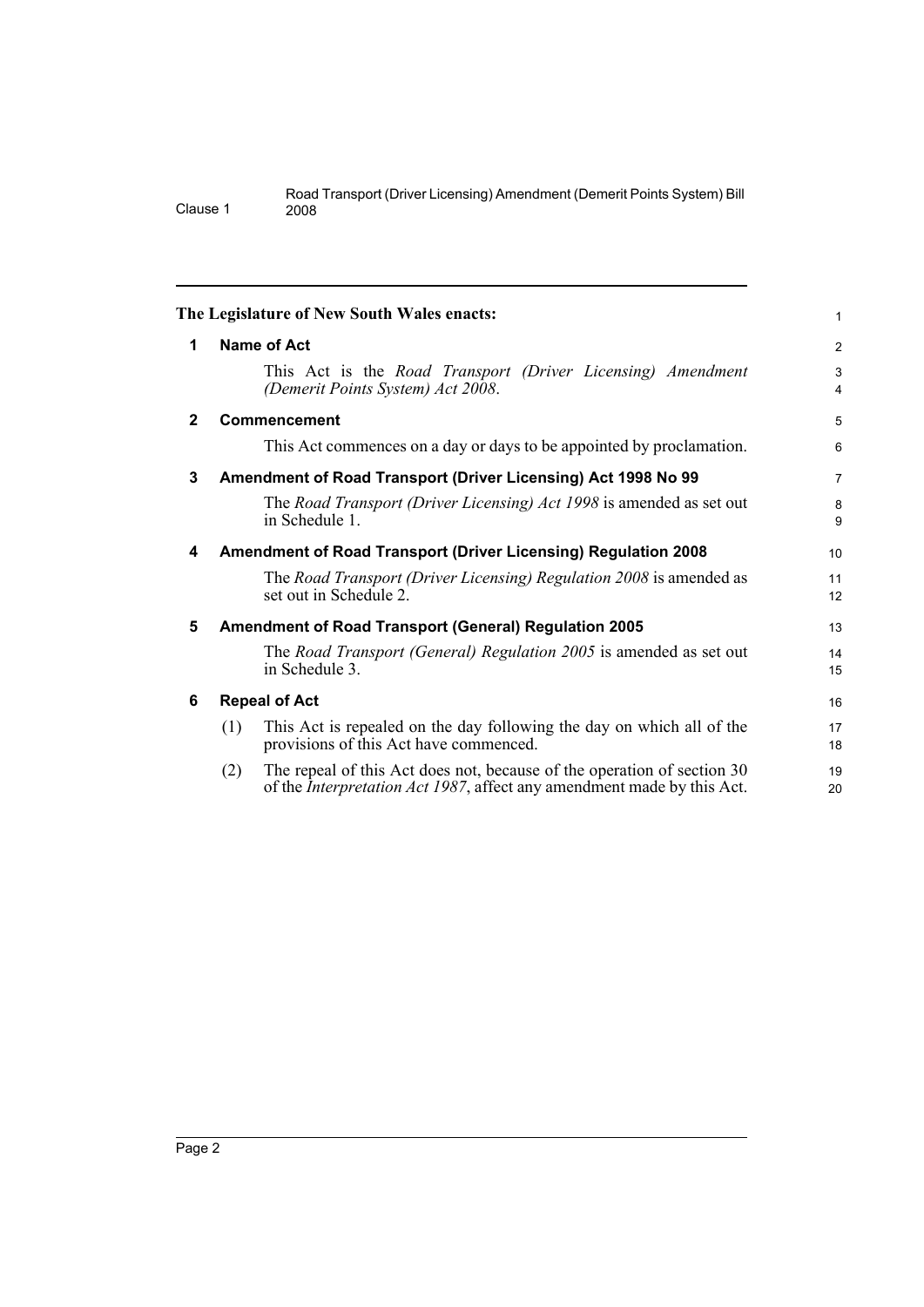Amendment of Road Transport (Driver Licensing) Act 1998 Schedule 1

<span id="page-10-0"></span>

|     | <b>Schedule 1</b>         | <b>Amendment of Road Transport (Driver</b><br><b>Licensing) Act 1998</b>                                                                                                                                                                           | 1<br>$\overline{c}$ |
|-----|---------------------------|----------------------------------------------------------------------------------------------------------------------------------------------------------------------------------------------------------------------------------------------------|---------------------|
|     |                           | (Section 3)                                                                                                                                                                                                                                        | 3                   |
| [1] |                           | Part 2, Division 2, Subdivision 1, heading                                                                                                                                                                                                         | 4                   |
|     | Insert before section 14: |                                                                                                                                                                                                                                                    | 5                   |
|     | <b>Subdivision 1</b>      | Demerit points register and offences                                                                                                                                                                                                               | 6                   |
| [2] |                           | <b>Section 14 Demerit points register</b>                                                                                                                                                                                                          | 7                   |
|     |                           | Omit section 14 (3) and (4). Insert instead:                                                                                                                                                                                                       | 8                   |
|     | (3)                       | Demerit points incurred by a person for an offence for which<br>demerit points may be incurred under this Act or the regulations<br>are to be recorded in the demerit points register in respect of the<br>day on which the offence was committed. | 9<br>10<br>11<br>12 |
| [3] |                           | Part 2, Division 2, Subdivision 2, heading                                                                                                                                                                                                         | 13                  |
|     | Insert before section 16: |                                                                                                                                                                                                                                                    | 14                  |
|     | <b>Subdivision 2</b>      | <b>Consequences for unrestricted licence</b><br>holders who incur demerit points                                                                                                                                                                   | 15<br>16            |
| [4] | Section 16, heading       |                                                                                                                                                                                                                                                    | 17                  |
|     |                           | Omit the heading. Insert instead "Suspension of licence".                                                                                                                                                                                          | 18                  |
| [5] | <b>Section 16 (1)</b>     |                                                                                                                                                                                                                                                    | 19                  |
|     | Omit the subsection.      |                                                                                                                                                                                                                                                    | 20                  |
| [6] | <b>Section 16 (2)</b>     |                                                                                                                                                                                                                                                    | 21                  |
|     |                           | Omit "holder of a driver licence (not being a provisional or learner licence)".                                                                                                                                                                    | 22                  |
|     |                           | Insert instead "holder of an unrestricted driver licence".                                                                                                                                                                                         | 23                  |
| [7] |                           | Sections 16 (2) and 16A (1), notes                                                                                                                                                                                                                 | 24                  |
|     | Omit the notes.           |                                                                                                                                                                                                                                                    | 25                  |
| [8] | Section 16 (3) (b)        |                                                                                                                                                                                                                                                    | 26                  |
|     |                           | Omit "section 14 (4)". Insert instead "sections 16AA (2)".                                                                                                                                                                                         | 27                  |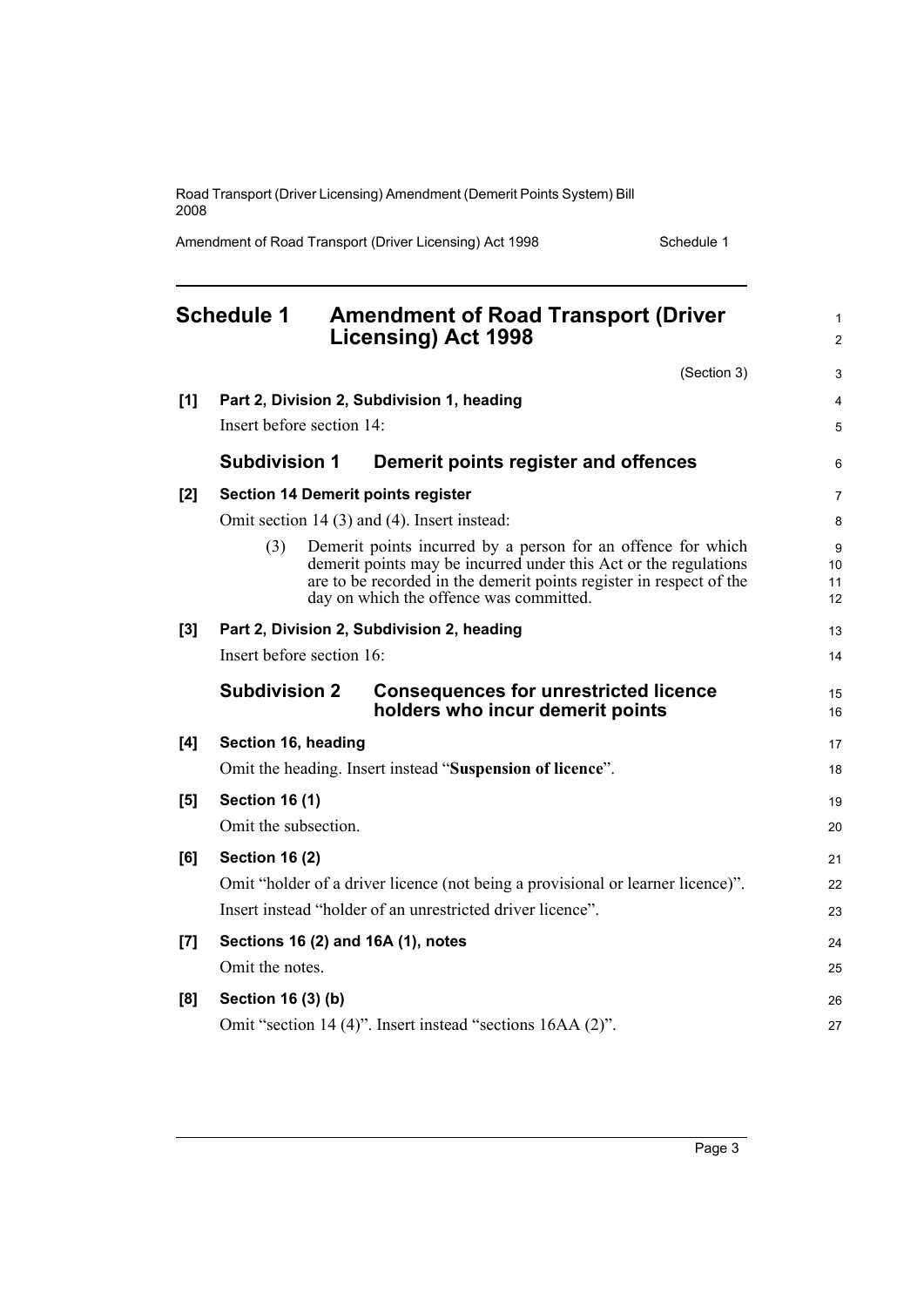Schedule 1 Amendment of Road Transport (Driver Licensing) Act 1998

| [9]    |      | <b>Section 16 (6)</b>  |                                                                                                                                                                                                                                                                                                                                                                                                                                                  | $\mathbf{1}$                           |  |  |
|--------|------|------------------------|--------------------------------------------------------------------------------------------------------------------------------------------------------------------------------------------------------------------------------------------------------------------------------------------------------------------------------------------------------------------------------------------------------------------------------------------------|----------------------------------------|--|--|
|        |      |                        | Omit "the person's driver licence is suspended for the period applicable under<br>this section from".                                                                                                                                                                                                                                                                                                                                            | $\overline{\mathbf{c}}$<br>3           |  |  |
|        |      |                        | Insert instead "all driver licences held by the person are suspended for the<br>period applicable under this section on and from".                                                                                                                                                                                                                                                                                                               | 4<br>5                                 |  |  |
| $[10]$ |      |                        | Sections 16 (8) and 16A (5) (a) and (7)                                                                                                                                                                                                                                                                                                                                                                                                          | 6                                      |  |  |
|        |      |                        | Omit "from" wherever occurring. Insert instead "on and from".                                                                                                                                                                                                                                                                                                                                                                                    | $\overline{7}$                         |  |  |
| $[11]$ |      | <b>Section 16 (9)</b>  |                                                                                                                                                                                                                                                                                                                                                                                                                                                  | 8                                      |  |  |
|        |      |                        | Omit "the person's driver licence".                                                                                                                                                                                                                                                                                                                                                                                                              | 9                                      |  |  |
|        |      |                        | Insert instead "all driver licences held by the person".                                                                                                                                                                                                                                                                                                                                                                                         | 10                                     |  |  |
| $[12]$ |      | <b>Section 16 (11)</b> |                                                                                                                                                                                                                                                                                                                                                                                                                                                  | 11                                     |  |  |
|        |      |                        | Insert "or section $16A(1)$ " after "subsection $(2)$ ".                                                                                                                                                                                                                                                                                                                                                                                         | 12                                     |  |  |
| $[13]$ |      | <b>Section 16AA</b>    |                                                                                                                                                                                                                                                                                                                                                                                                                                                  | 13                                     |  |  |
|        |      |                        | Insert before section 16A:                                                                                                                                                                                                                                                                                                                                                                                                                       | 14                                     |  |  |
|        | 16AA |                        | Consequences in relation to licence applications                                                                                                                                                                                                                                                                                                                                                                                                 | 15                                     |  |  |
|        |      | (1)                    | Demerit points recorded against a person must be taken into<br>account if the person subsequently obtains or applies for a driver<br>licence within 3 years of the date of the offence for which the<br>demerit points are incurred.                                                                                                                                                                                                             | 16<br>17<br>18<br>19                   |  |  |
|        |      | (2)                    | For the purposes of subsection $(1)$ , if a person applies for a driver<br>licence (including for the renewal of a licence) having incurred<br>12 or more demerit points within a 3 year period ending on the<br>day on which the applicant last committed an offence for which<br>demerit points have been recorded against the applicant:<br>the Authority may refuse the person's application and take<br>(a)<br>action under section 16A, or | 20<br>21<br>22<br>23<br>24<br>25<br>26 |  |  |
|        |      |                        | (b)<br>the Authority may grant the licence and take action under                                                                                                                                                                                                                                                                                                                                                                                 | 27                                     |  |  |
|        |      |                        | section 16.                                                                                                                                                                                                                                                                                                                                                                                                                                      | 28                                     |  |  |
| $[14]$ |      |                        | Section 16A, heading                                                                                                                                                                                                                                                                                                                                                                                                                             | 29                                     |  |  |
|        |      |                        | Omit the heading. Insert instead "Licence ineligibility".                                                                                                                                                                                                                                                                                                                                                                                        | 30                                     |  |  |
| $[15]$ |      |                        | Section 16A (8) (a)                                                                                                                                                                                                                                                                                                                                                                                                                              | 31                                     |  |  |
|        |      |                        | Omit "the person's driver licence".                                                                                                                                                                                                                                                                                                                                                                                                              | 32                                     |  |  |
|        |      |                        | Insert instead "all driver licences held by the person".                                                                                                                                                                                                                                                                                                                                                                                         | 33                                     |  |  |
|        |      |                        |                                                                                                                                                                                                                                                                                                                                                                                                                                                  |                                        |  |  |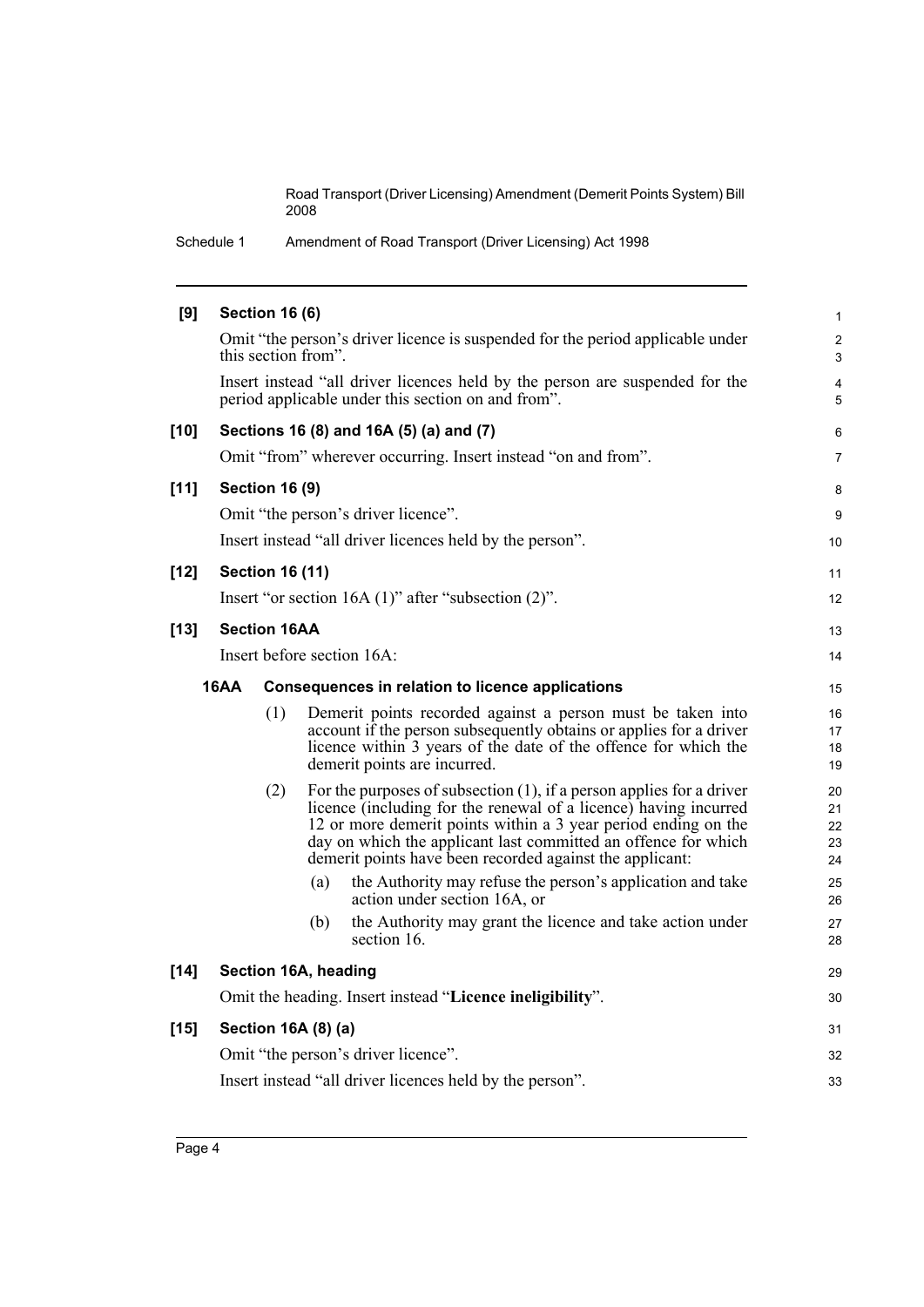Amendment of Road Transport (Driver Licensing) Act 1998 Schedule 1

| $[16]$<br>Section 16A (8) (b)                                                                                                                                    |     |                                                                                                                                                                                                            |                                                                                                                                                                                                                                                                                                                                                                                                                                                                                                                                                   |  |
|------------------------------------------------------------------------------------------------------------------------------------------------------------------|-----|------------------------------------------------------------------------------------------------------------------------------------------------------------------------------------------------------------|---------------------------------------------------------------------------------------------------------------------------------------------------------------------------------------------------------------------------------------------------------------------------------------------------------------------------------------------------------------------------------------------------------------------------------------------------------------------------------------------------------------------------------------------------|--|
| Omit the paragraph. Insert instead:                                                                                                                              |     |                                                                                                                                                                                                            |                                                                                                                                                                                                                                                                                                                                                                                                                                                                                                                                                   |  |
|                                                                                                                                                                  | (b) | all driver licences held by the person are suspended for that<br>period on and from the date specified in the notice.                                                                                      | 3<br>4                                                                                                                                                                                                                                                                                                                                                                                                                                                                                                                                            |  |
|                                                                                                                                                                  |     |                                                                                                                                                                                                            | 5                                                                                                                                                                                                                                                                                                                                                                                                                                                                                                                                                 |  |
| Omit the subsection. Insert instead:                                                                                                                             |     |                                                                                                                                                                                                            |                                                                                                                                                                                                                                                                                                                                                                                                                                                                                                                                                   |  |
| (10)<br>Despite subsections $(6)$ and $(9)$ , demerit points incurred by a<br>person:                                                                            |     |                                                                                                                                                                                                            | 7<br>8                                                                                                                                                                                                                                                                                                                                                                                                                                                                                                                                            |  |
|                                                                                                                                                                  | (a) | after the person is served with a notice of licence<br>ineligibility but before the licence ineligibility takes effect,<br><sub>or</sub>                                                                   | 9<br>10<br>11                                                                                                                                                                                                                                                                                                                                                                                                                                                                                                                                     |  |
|                                                                                                                                                                  | (b) | if the person makes an election in accordance with<br>subsection (7), after the person is served with the notice of<br>licence ineligibility and before the 12 months' period of<br>good behaviour begins, | 12<br>13<br>14<br>15                                                                                                                                                                                                                                                                                                                                                                                                                                                                                                                              |  |
|                                                                                                                                                                  |     |                                                                                                                                                                                                            | 16<br>17<br>18<br>19<br>20                                                                                                                                                                                                                                                                                                                                                                                                                                                                                                                        |  |
|                                                                                                                                                                  |     |                                                                                                                                                                                                            | 21                                                                                                                                                                                                                                                                                                                                                                                                                                                                                                                                                |  |
|                                                                                                                                                                  |     |                                                                                                                                                                                                            | 22                                                                                                                                                                                                                                                                                                                                                                                                                                                                                                                                                |  |
|                                                                                                                                                                  |     |                                                                                                                                                                                                            | 23                                                                                                                                                                                                                                                                                                                                                                                                                                                                                                                                                |  |
|                                                                                                                                                                  |     |                                                                                                                                                                                                            | 24                                                                                                                                                                                                                                                                                                                                                                                                                                                                                                                                                |  |
|                                                                                                                                                                  |     | <b>Consequences for learner or provisional</b><br>licence holders who incur demerit points                                                                                                                 | 25<br>26                                                                                                                                                                                                                                                                                                                                                                                                                                                                                                                                          |  |
| 17<br>Threshold number of demerit points for learner or provisional<br>licence holders<br>In this Subdivision, the <i>threshold number of demerit points</i> is: |     |                                                                                                                                                                                                            |                                                                                                                                                                                                                                                                                                                                                                                                                                                                                                                                                   |  |
|                                                                                                                                                                  |     |                                                                                                                                                                                                            |                                                                                                                                                                                                                                                                                                                                                                                                                                                                                                                                                   |  |
|                                                                                                                                                                  | (b) | for the holder of a provisional P2 licence, 7 or more<br>demerit points.                                                                                                                                   | 32<br>33                                                                                                                                                                                                                                                                                                                                                                                                                                                                                                                                          |  |
|                                                                                                                                                                  |     |                                                                                                                                                                                                            | <b>Section 16A (10)</b><br>are not taken to be deleted under this section when the licence<br>ineligibility takes effect or period of good behaviour begins and<br>are to be taken into account for the purposes of subsection (1) or<br>section 16 (2) from the end of the licence ineligibility or period<br>of good behaviour.<br><b>Section 16A (11)</b><br>Omit "subsection $(7)$ or $(10)$ ". Insert instead "subsection $(6)$ or $(9)$ ".<br>Part 2, Division 2, Subdivision 3<br>Omit section 17. Insert instead:<br><b>Subdivision 3</b> |  |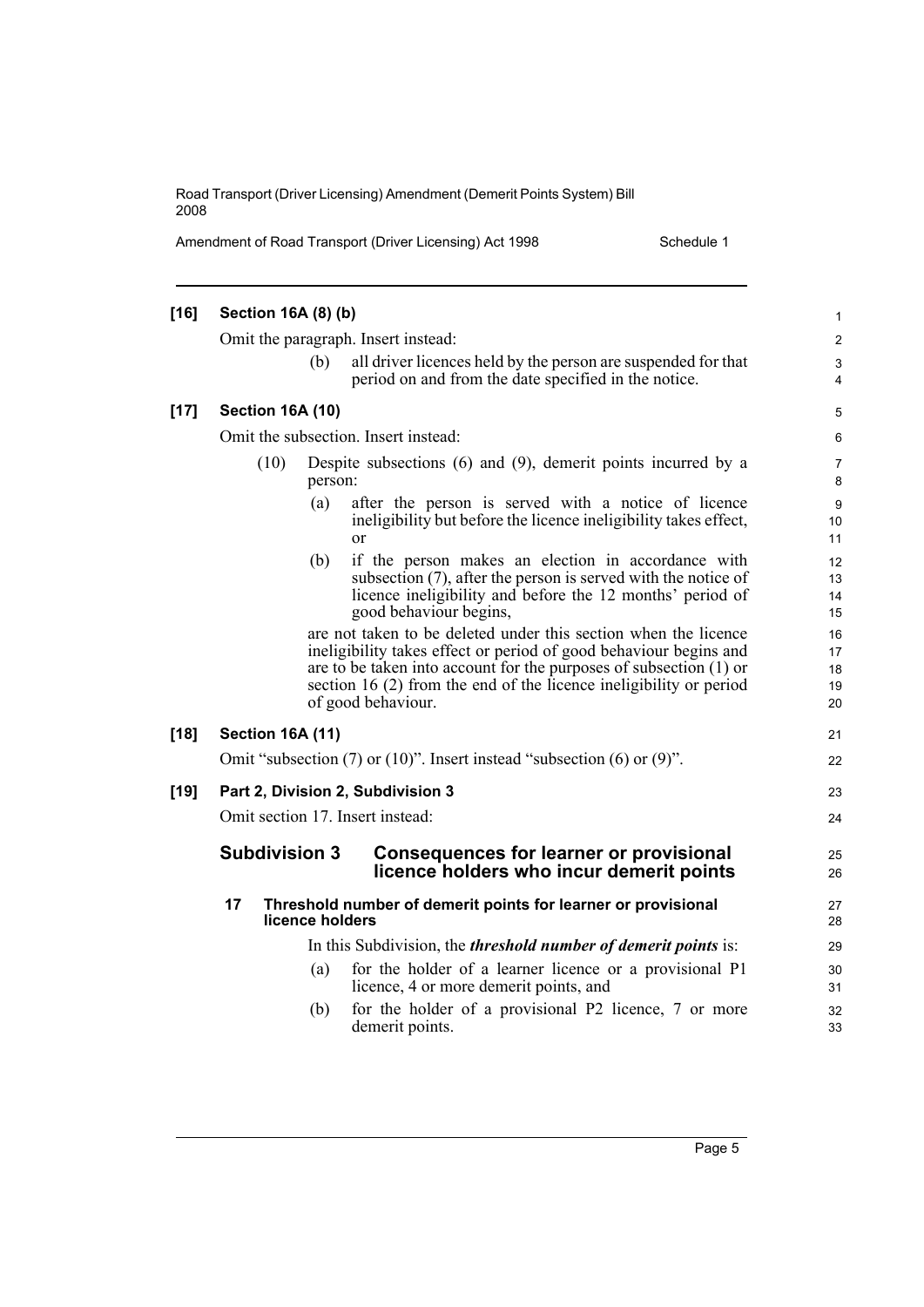Schedule 1 Amendment of Road Transport (Driver Licensing) Act 1998

#### **17A Consequences generally**

If the holder of a learner licence or a provisional licence incurs the threshold number of demerit points within the 3 year period ending on the day on which the person last committed an offence for which demerit points have been recorded against the person, the Authority may:

- (a) issue a notice of suspension or cancellation of licence under section 17B, or
- (b) if the person subsequently applies for a driver licence:
	- (i) refuse the application and issue a notice of licence ineligibility under section 17C, or

(ii) (if the driver licence applied for is a learner or provisional licence) grant the licence and issue a notice of suspension or cancellation of licence under section 17B.

#### **17B Suspension or cancellation of licence**

- (1) The Authority may give a notice of licence suspension or cancellation to the holder of a learner licence or a provisional licence who incurs the threshold number of demerit points within the 3 year period ending on the day on which the person last committed an offence for which demerit points have been recorded against the person.
- (2) A notice of licence suspension must specify the date on which the suspension is to take effect and any driver licence to which the notice applies, and must contain any other matters specified by the regulations. The date specified must not be earlier than 28 days after the notice is given.
- (3) If a person is served with a notice of licence suspension under this section, all driver licences held by the person in relation to which the threshold number of demerit points is the same or lower than the number of demerit points taken into account for the purposes of the notice, are suspended on and from the date, and for the period, specified in the notice.
- (4) On the commencement of a period of suspension, all demerit points recorded in the demerit points register against the person at the date of the notice, and taken into account for the purpose of the notice, are taken to be deleted.
- (5) Nothing in subsection (4) prevents the Authority from retaining records of deleted demerit points incurred by any person.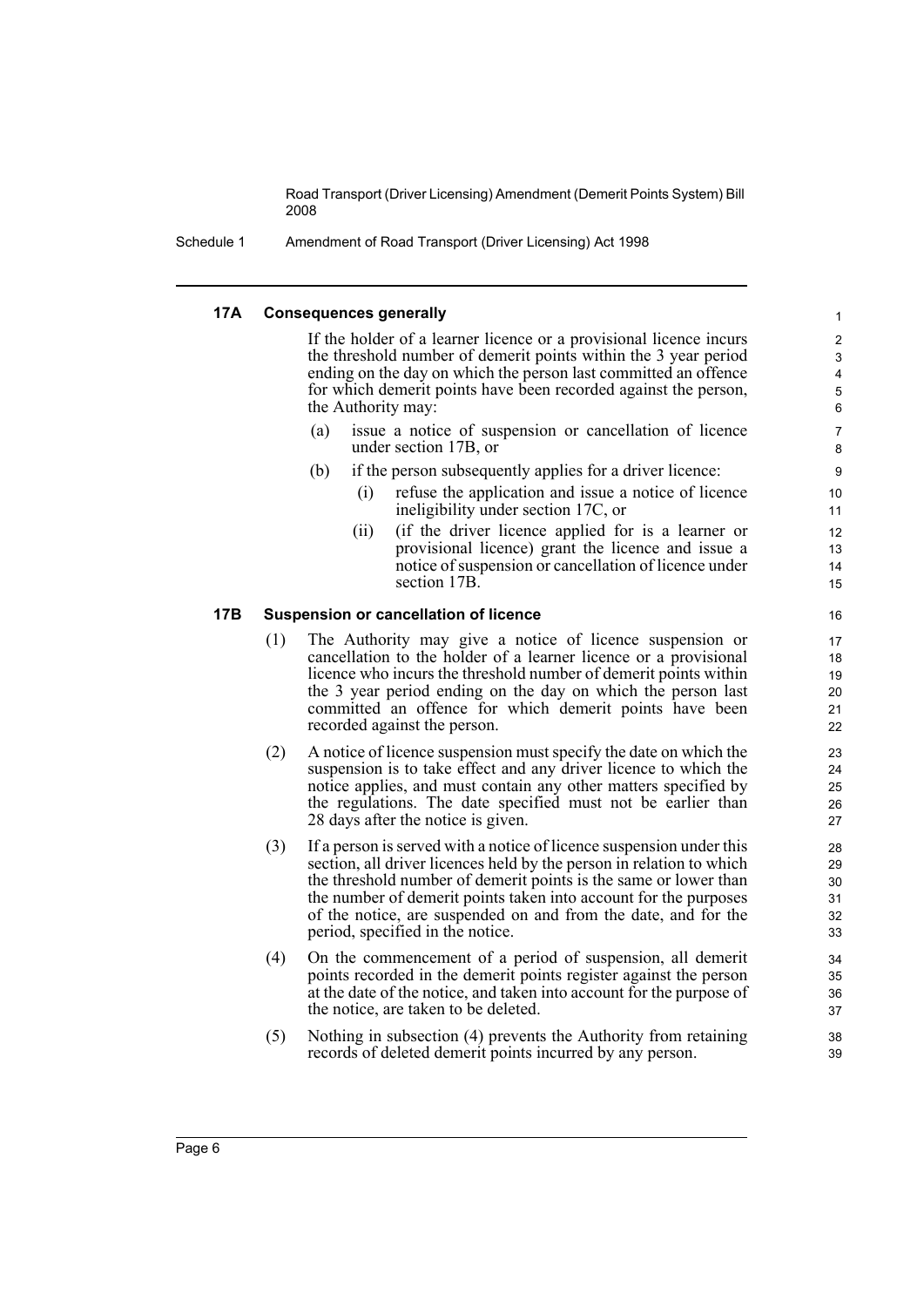Amendment of Road Transport (Driver Licensing) Act 1998 Schedule 1

- (6) The regulations may make provision for or with respect to the following matters:
	- (a) notices of cancellation to holders of learner licences or provisional licences who incur the threshold number of demerit points,
	- (b) the circumstances in which the Authority may issue a notice of cancellation to holders of learner licences or provisional licences who incur the threshold number of demerit points,
	- (c) prescribing the driver licences held by a person that may be cancelled as a consequence of incurring demerit points the subject of a notice of cancellation served on the person,
	- (d) the deletion of demerit points recorded in the demerit points register against a person on cancellation of the person's licence.

#### **17C Licence ineligibility**

- (1) The Authority may give a notice of licence ineligibility to the applicant for a licence (including a provisional licence or learner licence) who incurs the threshold number of demerit points within the 3 year period ending on the day on which the person last committed an offence for which demerit points have been recorded against the person.
- (2) However, the Authority may not give a person both a notice of licence ineligibility and a notice of licence suspension or cancellation under section 17B in respect of the same 3 year period.
- (3) The notice of licence ineligibility must specify the date on which the ineligibility is to take effect (not being a date that is earlier than the date on which the notice is given), the period of ineligibility and any licence to which the notice applies, and must contain any other matters specified by the regulations. If the notice is delivered to the applicant personally, the specified date is taken to be the date on which it is so delivered unless the notice provides for a later date.
- (4) Except as provided by subsection (5), a person who has been served with a notice of licence ineligibility under this section is not entitled to apply for or be issued with any driver licence on and from the date, and for the period, specified in the notice.

Page 7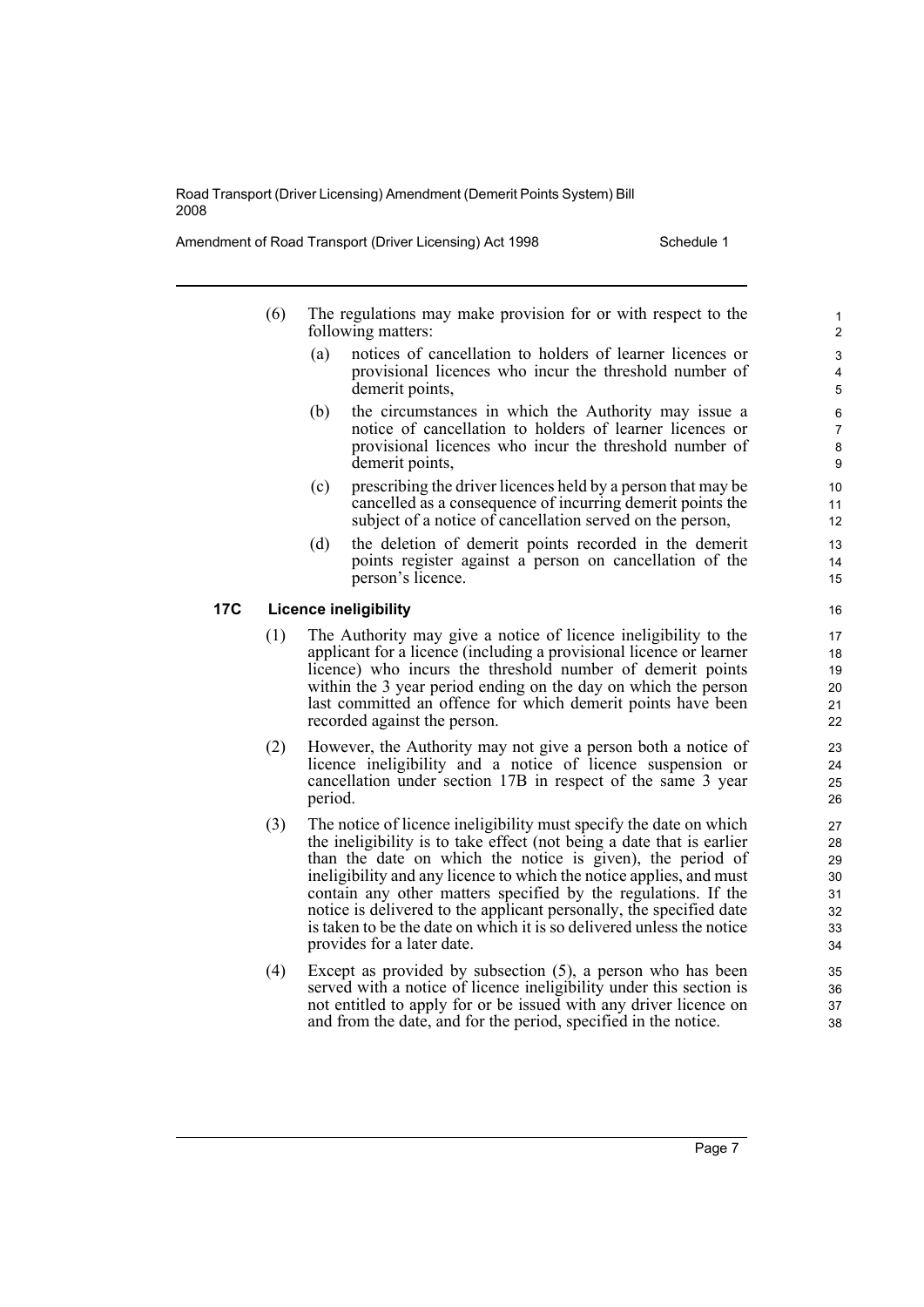Schedule 1 Amendment of Road Transport (Driver Licensing) Act 1998

|     | (5)<br>Subsection (4) does not prevent a person served with a notice of<br>licence ineligibility under this section who holds a driver licence<br>of a licence class different from that the subject of the application<br>in relation to which the notice is given, from applying for or being<br>issued with: |           |                                                                                                                                                                                                                                                  |                      |  |
|-----|-----------------------------------------------------------------------------------------------------------------------------------------------------------------------------------------------------------------------------------------------------------------------------------------------------------------|-----------|--------------------------------------------------------------------------------------------------------------------------------------------------------------------------------------------------------------------------------------------------|----------------------|--|
|     |                                                                                                                                                                                                                                                                                                                 | (a)       | a renewal of that licence, or                                                                                                                                                                                                                    | 6                    |  |
|     |                                                                                                                                                                                                                                                                                                                 | (b)       | a higher grade of that class of licence.                                                                                                                                                                                                         | 7                    |  |
|     | (6)                                                                                                                                                                                                                                                                                                             |           | On the commencement of an ineligibility period, all demerit<br>points recorded in the demerit points register against the person<br>at the date of the notice, and taken into account for the purpose of<br>the notice, are taken to be deleted. | 8<br>9<br>10<br>11   |  |
|     | (7)                                                                                                                                                                                                                                                                                                             |           | Nothing in subsection (6) prevents the Authority from retaining<br>records of deleted demerit points incurred by any person.                                                                                                                     | 12<br>13             |  |
|     | (8)                                                                                                                                                                                                                                                                                                             |           | In this section, a reference to a grade of driver licence is a<br>reference to a learner licence, a provisional P1 licence, a<br>provisional P2 licence or an unrestricted licence (ordered from<br>lowest to highest).                          | 14<br>15<br>16<br>17 |  |
|     |                                                                                                                                                                                                                                                                                                                 |           | Part 2, Division 2, Subdivision 4                                                                                                                                                                                                                | 18                   |  |
|     |                                                                                                                                                                                                                                                                                                                 |           |                                                                                                                                                                                                                                                  |                      |  |
|     | Insert before section 18:                                                                                                                                                                                                                                                                                       |           |                                                                                                                                                                                                                                                  | 19                   |  |
|     | <b>Subdivision 4</b>                                                                                                                                                                                                                                                                                            |           | General matters relating to demerit points                                                                                                                                                                                                       | 20                   |  |
| 17D |                                                                                                                                                                                                                                                                                                                 |           | Determining demerit thresholds where combined licences                                                                                                                                                                                           | 21                   |  |
|     | (1)                                                                                                                                                                                                                                                                                                             | licences: | If a person holds 2 classes of driver licence and a different<br>threshold number of demerit points applies to each of those                                                                                                                     | 22<br>23<br>24       |  |
|     |                                                                                                                                                                                                                                                                                                                 | (a)       | demerit points incurred on the licence to which the higher<br>threshold applies may be counted only towards the<br>threshold applying to that licence, and                                                                                       | 25<br>26<br>27       |  |
|     |                                                                                                                                                                                                                                                                                                                 | (b)       | demerit points incurred on the licence to which the lower<br>threshold applies may be counted towards either threshold.                                                                                                                          | 28<br>29             |  |
|     | (2)                                                                                                                                                                                                                                                                                                             |           | If a person holds 2 classes of driver licence and the same<br>threshold number of demerit points applies to both of those<br>licences, demerit points incurred on either licence may be<br>counted towards the threshold.                        | 30<br>31<br>32<br>33 |  |

[20]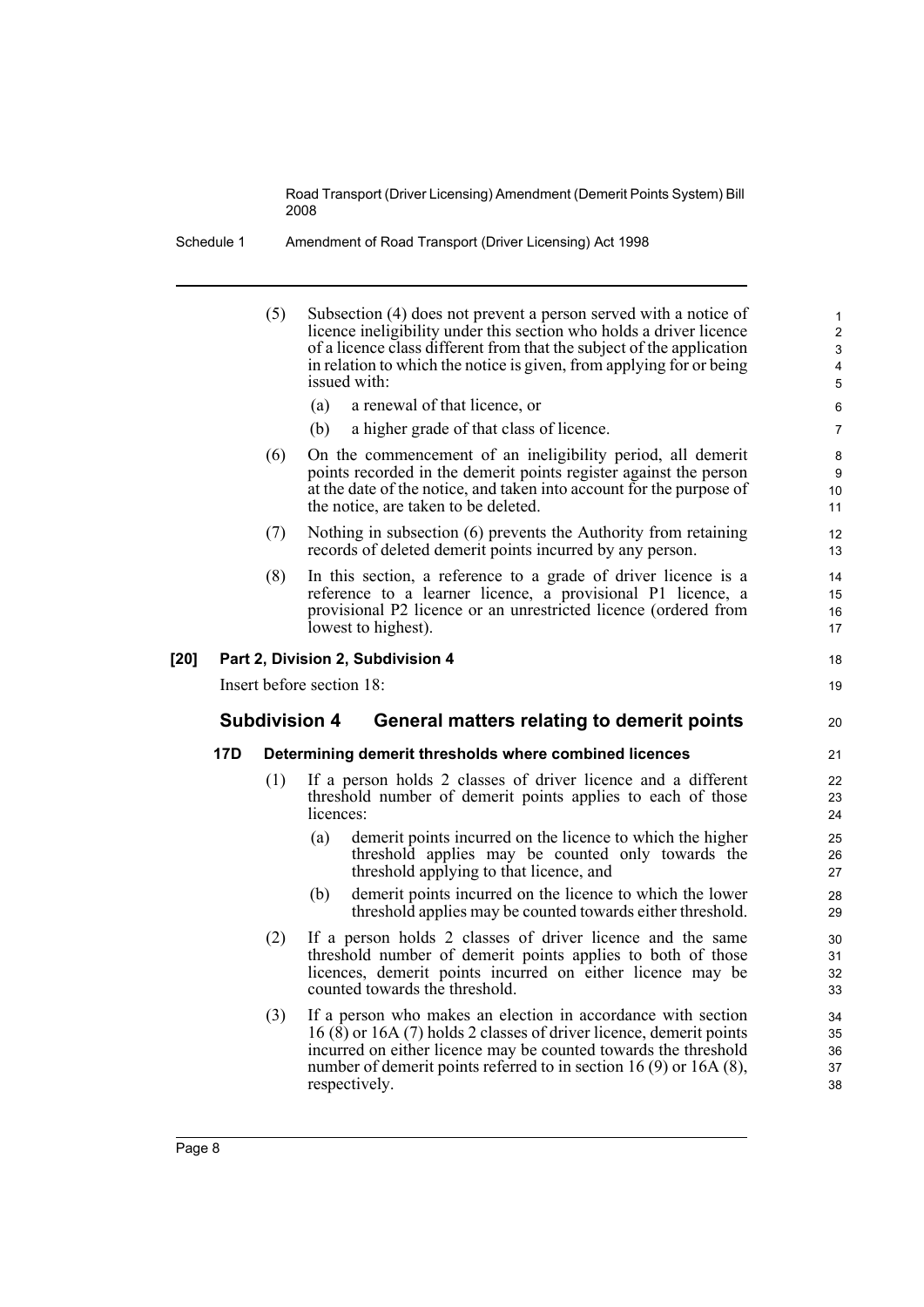Amendment of Road Transport (Driver Licensing) Act 1998 Schedule 1

|      | (4)                     |     | For the purposes of subsections $(1)$ and $(2)$ , the threshold number<br>of demerit points applying to a licence is:                                                                                                                                                 | $\mathbf{1}$<br>$\mathbf{2}$   |
|------|-------------------------|-----|-----------------------------------------------------------------------------------------------------------------------------------------------------------------------------------------------------------------------------------------------------------------------|--------------------------------|
|      |                         | (a) | for an unrestricted licence, the threshold of 12 or more<br>demerit points applying to the holder of an unrestricted<br>licence under Subdivision 2, and                                                                                                              | 3<br>$\overline{4}$<br>5       |
|      |                         | (b) | for a learner, provisional P1 or provisional P2 licence, the<br>threshold applying to the holders of those licences under<br>Subdivision 3.                                                                                                                           | $\,6\,$<br>$\overline{7}$<br>8 |
| [21] | Section 18, heading     |     |                                                                                                                                                                                                                                                                       | 9                              |
|      |                         |     | Omit the heading. Insert instead "Demerit point penalties".                                                                                                                                                                                                           | 10                             |
| [22] | <b>Section 18 (1)</b>   |     |                                                                                                                                                                                                                                                                       | 11                             |
|      |                         |     | Omit "section 16". Insert instead "section 16 or 17B".                                                                                                                                                                                                                | 12                             |
| [23] |                         |     | Section 33 Cancellation or suspension of driver licence by Authority                                                                                                                                                                                                  | 13                             |
|      |                         |     | Omit section 33 $(1)$ (a) and (b). Insert instead:                                                                                                                                                                                                                    | 14                             |
|      |                         | (a) | the holder pays the whole or any part of the penalty<br>specified in a penalty notice issued to the holder in respect<br>of the offence, or                                                                                                                           | 15<br>16<br>17                 |
|      |                         | (b) | the holder has not paid the penalty specified in the penalty<br>notice issued to the holder in respect of the offence and has<br>not elected to have the matter dealt with by a court, and the<br>time for the holder to have the matter so dealt with has<br>lapsed. | 18<br>19<br>20<br>21<br>22     |
| [24] |                         |     | Section 33A Effect of expiry of driver licence during suspension period                                                                                                                                                                                               | 23                             |
|      | Omit "section 16, 16A". |     |                                                                                                                                                                                                                                                                       | 24                             |
|      |                         |     | Insert instead "the regulations or section 16, 16A, 17B".                                                                                                                                                                                                             | 25                             |
| [25] |                         |     | Schedule 3 Savings, transitional and other provisions                                                                                                                                                                                                                 | 26                             |
|      |                         |     | Insert at the end of clause $1(1)$ :                                                                                                                                                                                                                                  | 27                             |
|      |                         |     | Road Transport (Driver Licensing) Amendment (Demerit<br>Points System) Act 2008                                                                                                                                                                                       | 28<br>29                       |
|      |                         |     |                                                                                                                                                                                                                                                                       |                                |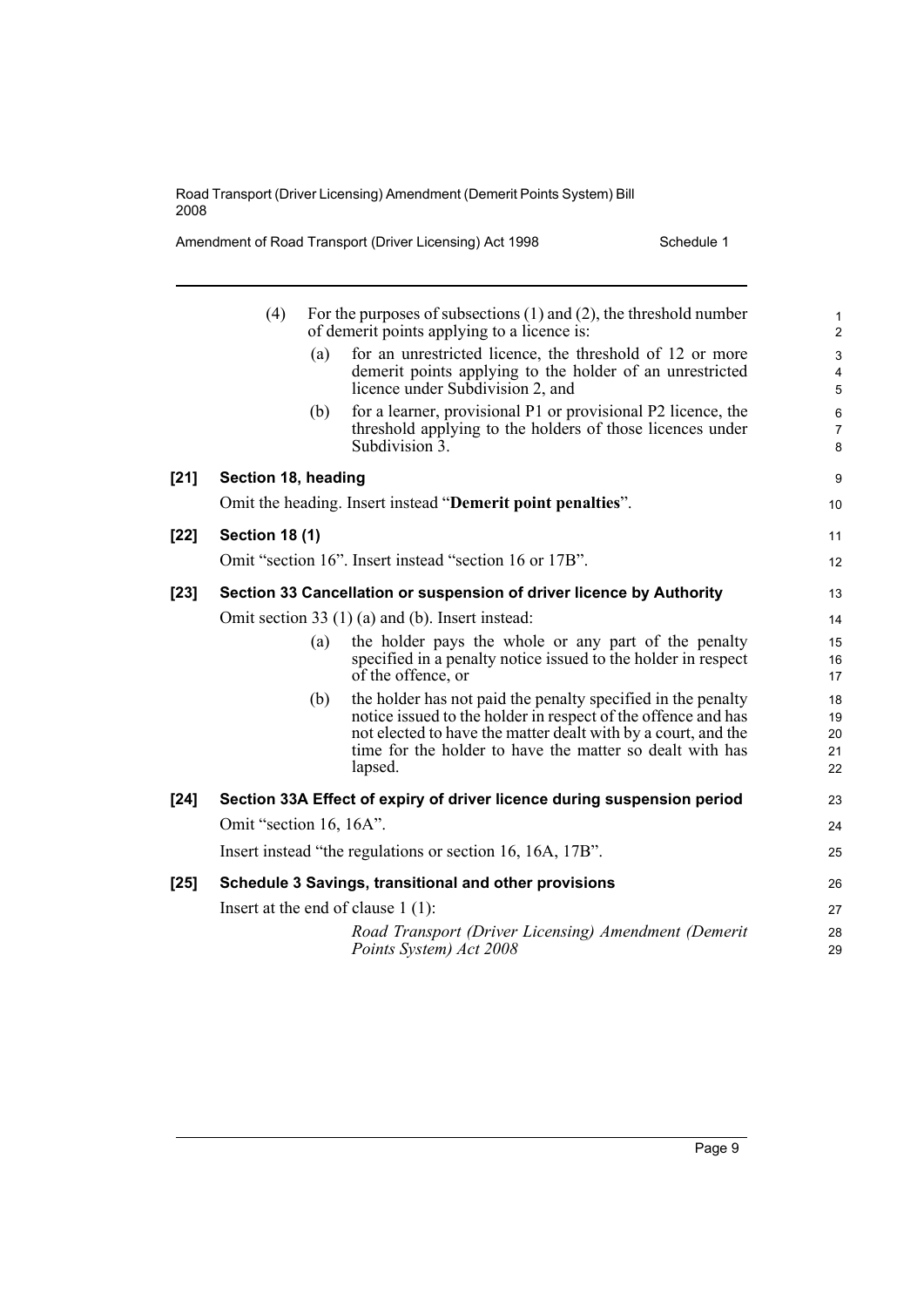> 1 2

Schedule 1 Amendment of Road Transport (Driver Licensing) Act 1998

#### **[26] Schedule 3, Part 5**

Insert at the end of Schedule 3:

### **Part 5 Provisions consequent on enactment of Road Transport (Driver Licensing) Amendment (Demerit Points System) Act 2008**

#### **13 Interpretation**

- (1) In this Part: *amending Act* means the *Road Transport (Driver Licensing) Amendment (Demerit Points System) Act 2008*.
- (2) In this Part, a reference to an old provision is a reference to that provision as in force before its amendment or substitution by the amending Act and a reference to a new provision is a reference to that provision as amended, substituted or inserted by the amending Act.

#### **14 Existing suspensions**

A notice of suspension given under old section 17 and in force immediately before the commencement of new section 17B is taken to be a notice of suspension given under new section 17B.

#### **15 Demerit points incurred for offences already committed**

Demerit points incurred by the holder of a provisional licence for offences committed before the commencement of new Subdivision 3 of Division 2 of Part 2, and not taken into account for the purposes of old section 16, 16A or 17 before that commencement, may be taken into account for the purposes of new section 16, 16A or 17B but not new section 17C.

#### **16 Validation**

Anything done or omitted to be done before the commencement of the amendments made by Schedule 1 [9]–[12] and [15]–[17] and [20] to the amending Act that would have been valid had those amendments been in force when it was done or omitted to be done is validated.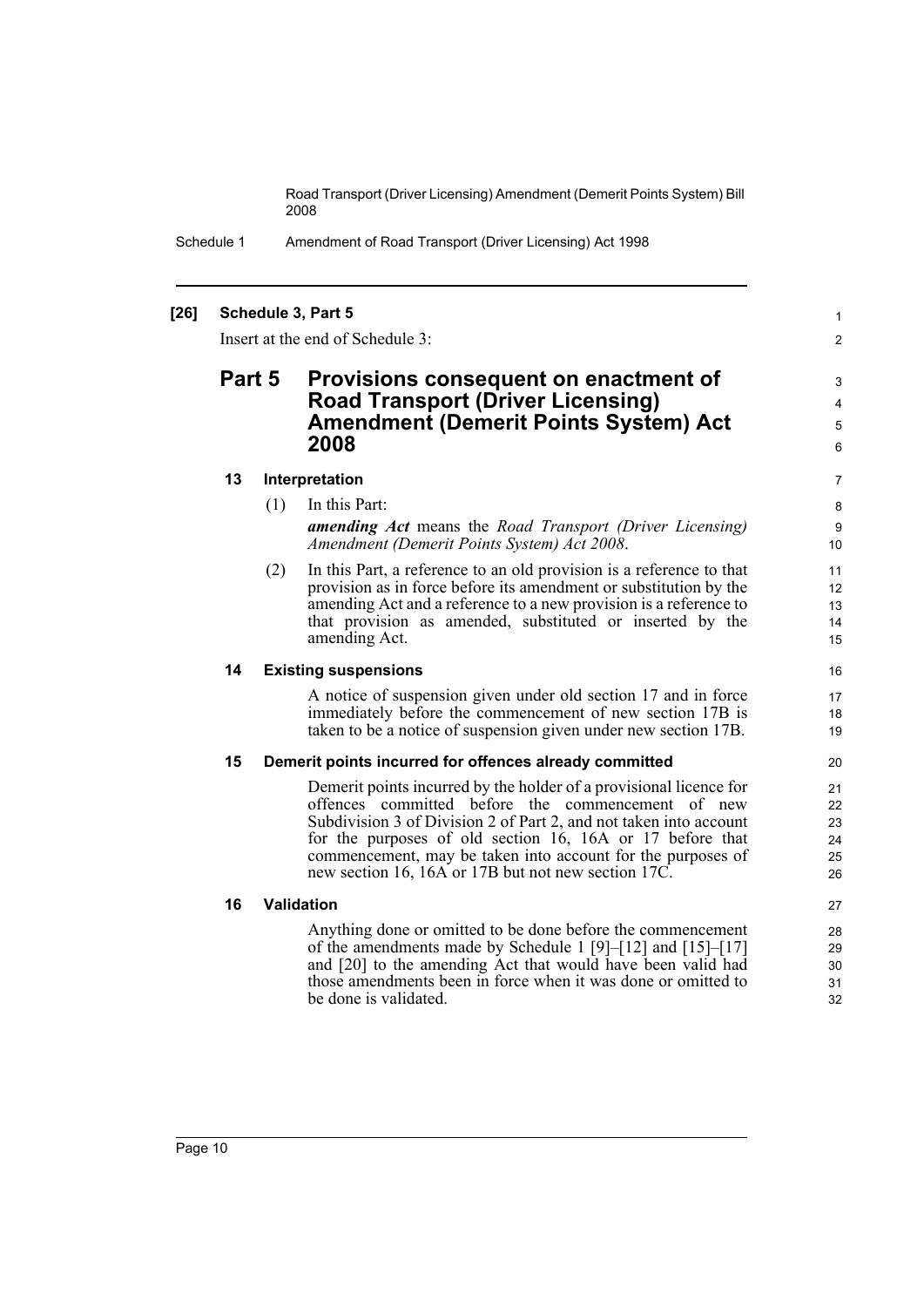Amendment of Road Transport (Driver Licensing) Act 1998 Schedule 1

[27]

| <b>Dictionary</b>             |                                                                                                                                                | 1                        |
|-------------------------------|------------------------------------------------------------------------------------------------------------------------------------------------|--------------------------|
| Insert in alphabetical order: |                                                                                                                                                | $\overline{2}$           |
|                               | <i>provisional P1 licence means:</i>                                                                                                           | 3                        |
| (a)                           | a provisional licence issued in accordance with clause<br>20(1) of the <i>Road Transport (Driver Licensing)</i><br><i>Regulation 2008</i> , or | $\overline{4}$<br>5<br>6 |
| (b)                           | any class of licence prescribed by the regulations under<br>this Act that replaces any such licence.                                           | $\overline{7}$<br>8      |
|                               | <i>provisional P2 licence</i> means:                                                                                                           | 9                        |
| (a)                           | a provisional licence issued in accordance with clause<br>27(1) of the <i>Road Transport (Driver Licensing)</i><br><i>Regulation 2008</i> , or | 10<br>11<br>12           |
| (b)                           | any class of licence prescribed by the regulations under<br>this Act that replaces any such licence.                                           | 13<br>14                 |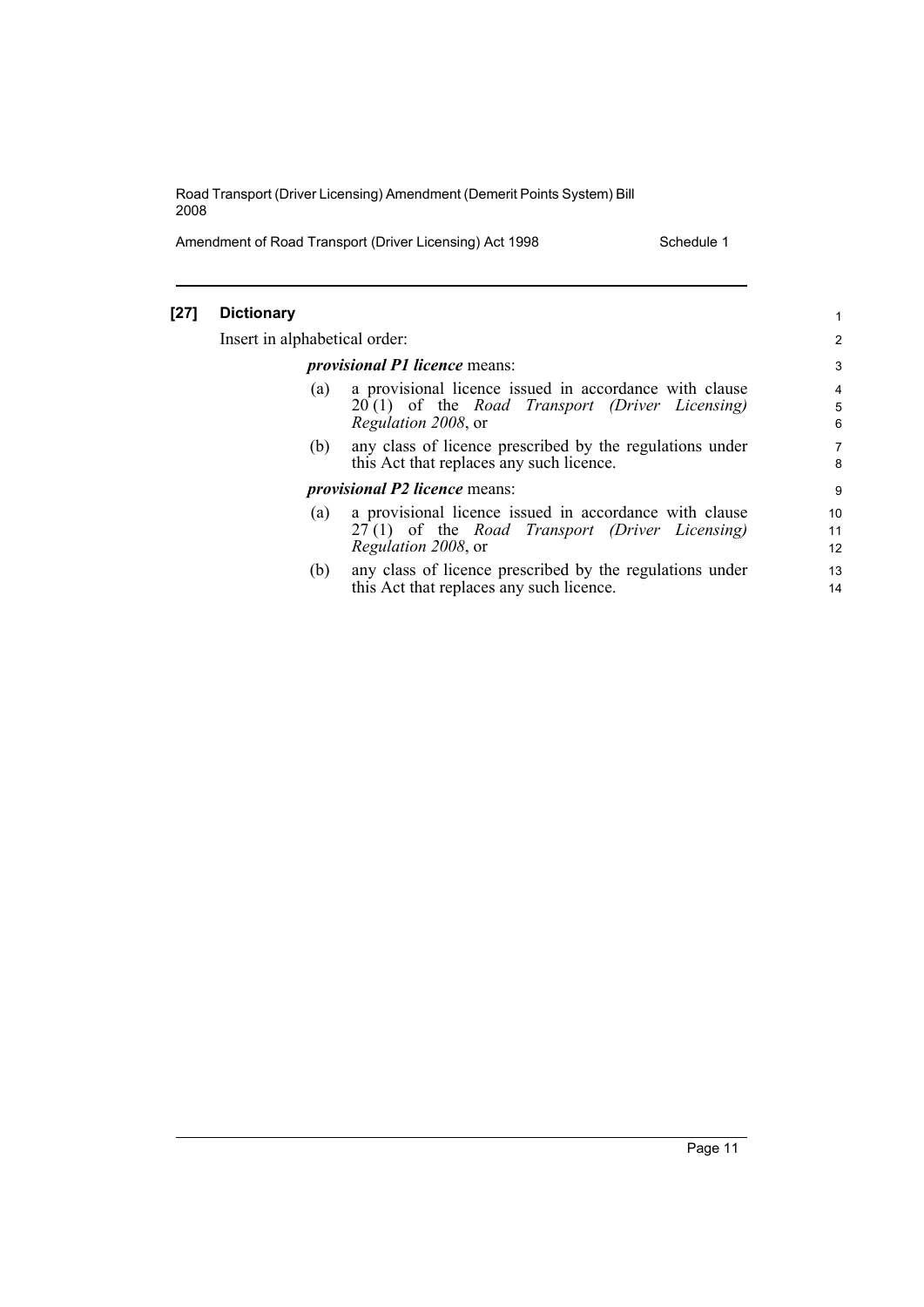1

Schedule 2 Road Transport (Driver Licensing) Regulation 2008

## <span id="page-19-0"></span>**Schedule 2 Road Transport (Driver Licensing) Regulation 2008**

(Section 4) **[1] Clause 25 Demerit points and speeding offences—eligibility for provisional P2 or unrestricted licence** Omit clause 25 (a). **[2] Clause 30 Demerit points and speeding offences—eligibility for unrestricted licence** Omit clause 30 (a). **[3] Clause 42 Suspended or disqualified persons not eligible** Insert after clause 42 (1): (1A) Despite subclause (1), a person who is issued a notice of licence suspension under Division 2 of Part 2 of the Act is not eligible to apply for a driver licence on and from the date the notice is issued until: (a) if the notice is issued under section 16 (2) of the Act and the person elects to be of good behaviour under section  $16(8)$  of the Act, the time that the person so elects, or (b) if the person makes no such election or the notice is issued under section 16 (9), 16A (8) or 17B (1) of the Act, the end of the licence suspension. **[4] Clause 42 (4) and (5)** Omit the subclauses. Insert instead: (4) A person whose licence is suspended under section 16, 16A or 17B of the Act and who (before the expiration of the period of licence suspension) is subsequently disqualified from driving, remains ineligible to apply for a driver licence, after the period of disqualification ends, for a further period equivalent to the unexpired portion of the period of licence suspension. **[5] Clause 54 Application for surrender of driver licence** Omit "17 or" wherever occurring in clause 54 (3) (b) and (c). Insert instead "17B or".  $\mathfrak{p}$ 3 4 5 6 7 8 9 10 11 12 13 14 15 16 17 18 19 20 21 22 23  $24$ 25 26 27 28 29 30 31 32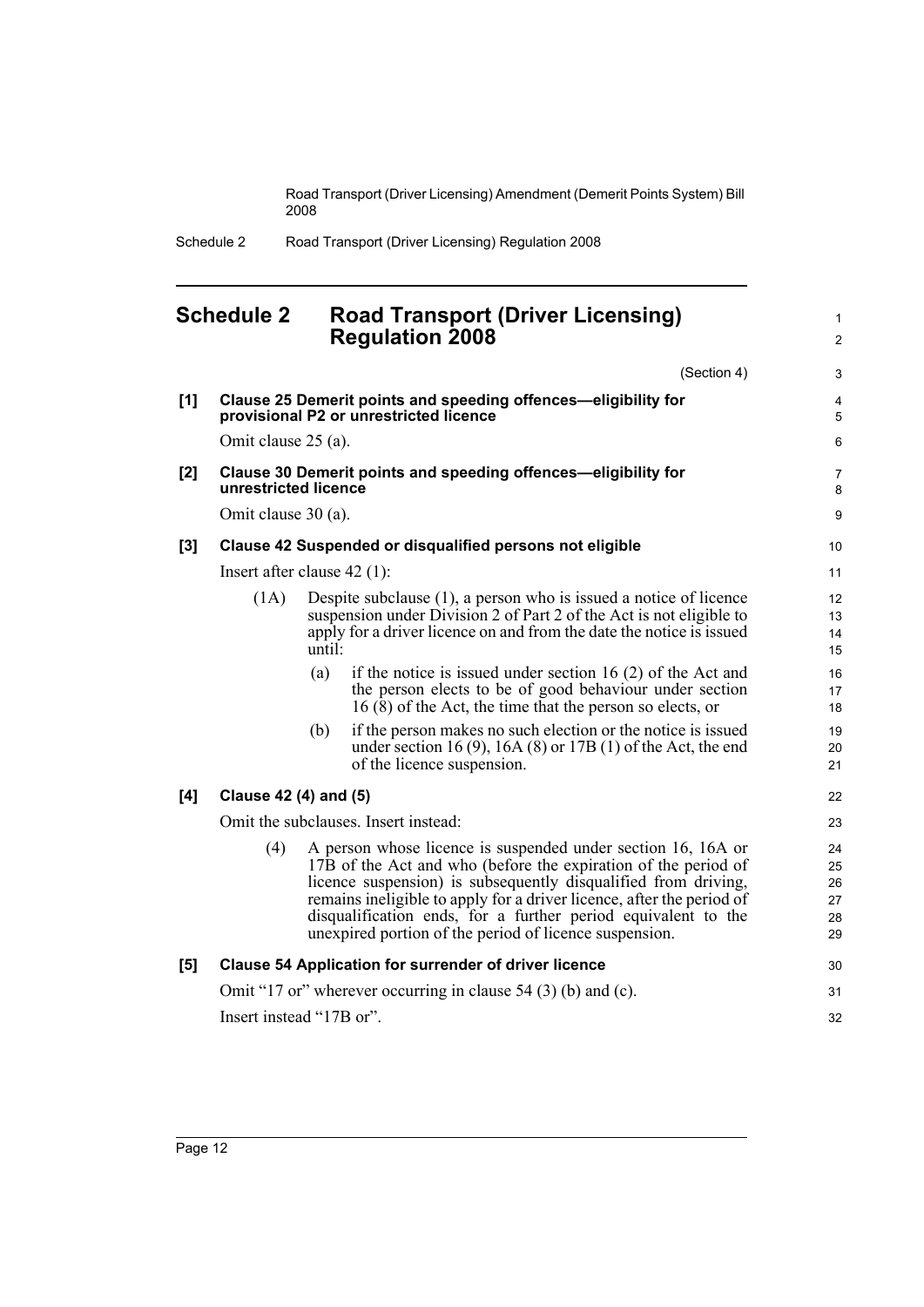Road Transport (Driver Licensing) Regulation 2008 Schedule 2

#### **[6] Schedule 1 National schedule of demerit point offences**

Insert "learner licence or" before "provisional P1 licence" wherever occurring in Column 2 in the matter relating to Rule 20 of the *Road Rules 2008*, being Rule 20 (except in a school zone or where the applicable speed limit is specified by rule  $24-1$ ,  $24-2$ ,  $24-3$  or  $24-4$ ) and Rule  $20$  (in school zone, except where the applicable speed limit is specified by rule 24–1, 24–2, 24–3 or  $24-4$ ).

#### **[7] Schedule 2 Additional demerit point offences**

Insert "(1)," after "rule 24–1" wherever occurring in Column 1 in the matter relating to Rule 20 of the *Road Rules 2008*, being Rule 20 (where the applicable speed limit is specified by rule  $24-1$  (2) or (3), except in a school zone) and Rule 20 (in a school zone where the applicable speed limit is specified by rule  $24-1$  (2) or (3)).

#### **[8] Schedule 2**

Omit "speed limit for provisional driver:" wherever occurring in Column 2 in the matter relating to Rule 20 of the *Road Rules 2008*, being Rule 20 (where the applicable speed limit is specified by rule  $24-1$  (2) or (3), except in a school zone) and Rule 20 (in a school zone where the applicable speed limit is specified by rule  $24-1$  (2) or (3)).

Insert instead "speed limit for learner or provisional driver:".

#### **[9] Schedule 2**

Omit "otherwise than by the holder of a provisional P1 licence" wherever occurring in Column 2 in the matter relating to Rule 20 of the *Road Rules 2008*, being Rule 20 (where the applicable speed limit is specified by rule 24–1 (2) or (3), except in a school zone) and Rule 20 (in a school zone where the applicable speed limit is specified by rule  $24-1$  (2) or (3)).

Insert instead "in the case of the holder of a provisional P2 licence".

#### **[10] Schedule 2**

Omit "in the case of the holder of a provisional P1 licence" wherever occurring in Column 2 in the matter relating to Rule 20 of the *Road Rules 2008*, being Rule 20 (where the applicable speed limit is specified by rule 24–1 (2) or (3), except in a school zone) and Rule 20 (in a school zone where the applicable speed limit is specified by rule  $24-1$  (2) or (3)).

Insert instead "in the case of the holder of a learner licence or provisional P1 licence".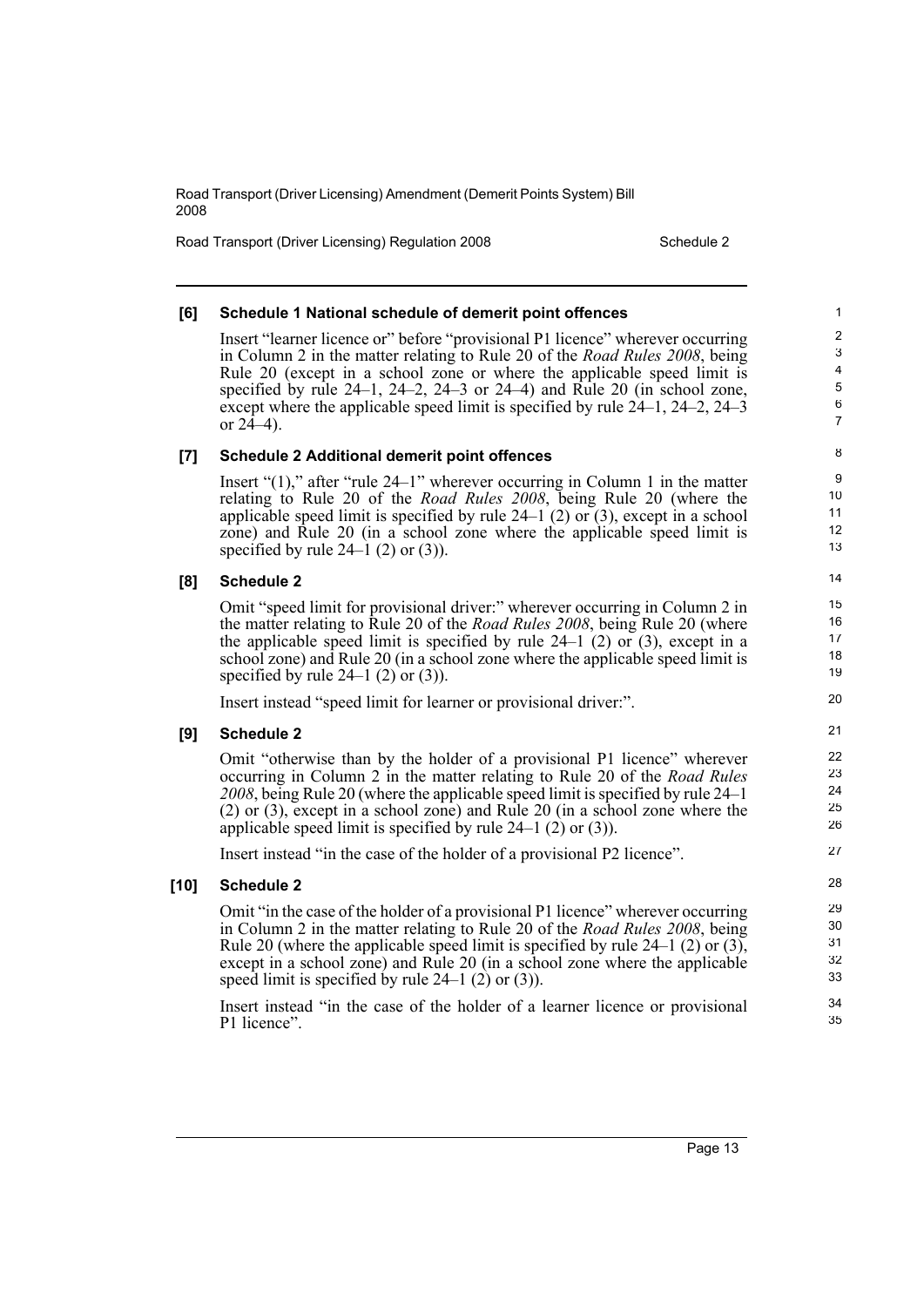Schedule 2 Road Transport (Driver Licensing) Regulation 2008

#### **[11] Schedule 2**

Insert "learner licence or" before "provisional P1 licence" wherever occurring in Column 2 in the matter relating to Rule 20 of the *Road Rules 2008*, being Rule 20 (where the applicable speed limit is specified by rule 24–3).